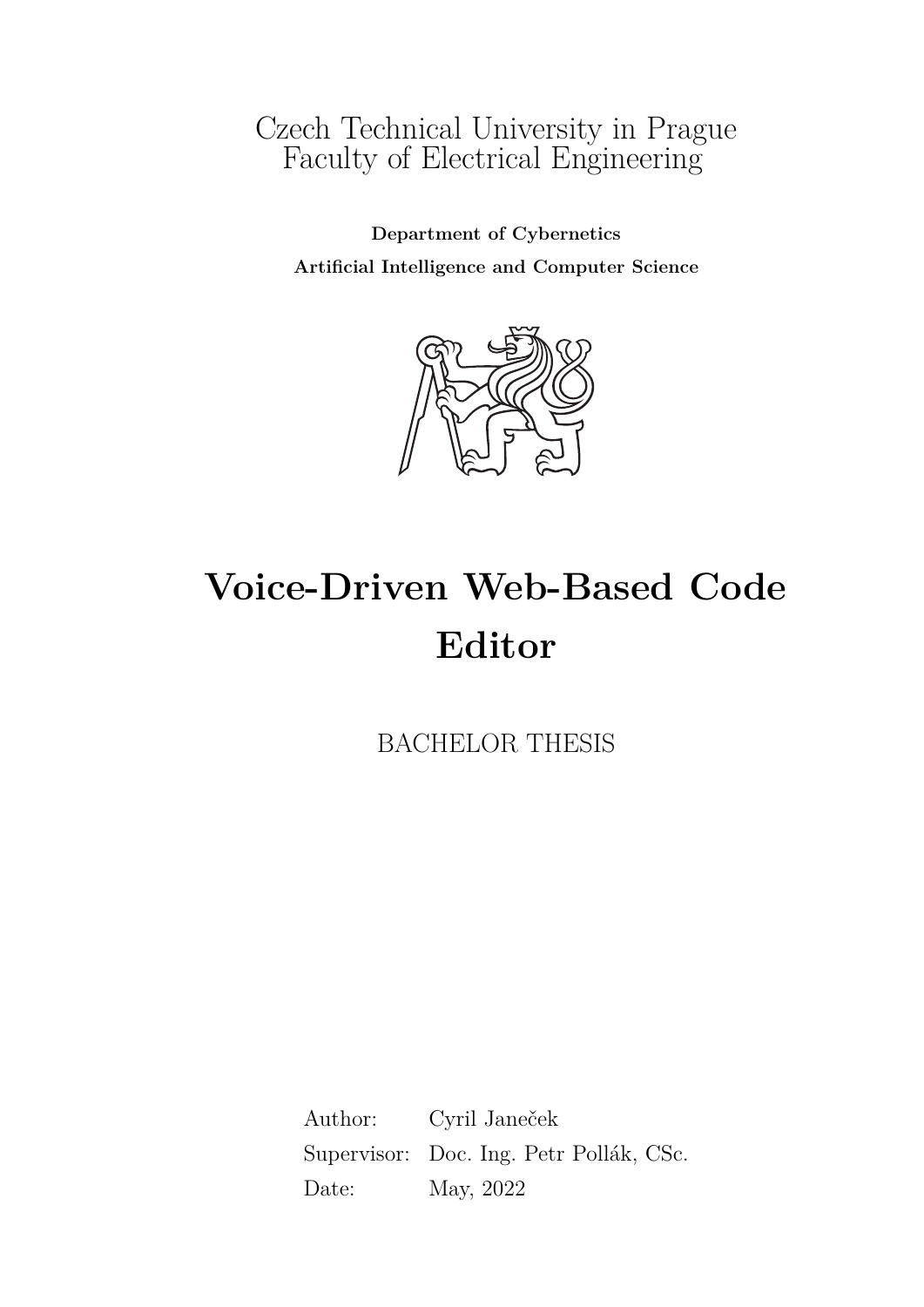

### **I. Personal and study details**

| Student's name: | Jane ek Cyril                                          | Personal ID number: | 491992 |
|-----------------|--------------------------------------------------------|---------------------|--------|
|                 | Faculty / Institute: Faculty of Electrical Engineering |                     |        |
|                 | Department / Institute: Department of Cybernetics      |                     |        |
| Study program:  | <b>Open Informatics</b>                                |                     |        |
| Specialisation: | <b>Artificial Intelligence and Computer Science</b>    |                     |        |

### **II. Bachelor's thesis details**

Bachelor's thesis title in English:

**Voice-Driven Web-Based Code Editor** 

Bachelor's thesis title in Czech:

#### **Hlasem ovládaný webový editor kódu**

#### Guidelines:

1. Learn the basics of Automatic Speech Recognition (ASR) and compare available ASR engines usable for voice control of computer applications. Focus on availability, price, accuracy, and latency of particular engines.

2. Study the possibilities of creating an interactive web applications with the focus on an analysis of available libraries and frameworks.

3. Design and implement a prototype of WEB-based editor of source code in the language JavaScript. Take into account a possible extension of created application to other programming languages as well.

#### Bibliography / sources:

[1] J. E. Hopcroft, R. Motwani, J. D. Ullman: Introduction to Automata Theory, Languages, and Computation, 3rd Edition, Addison-Wesley, 2006.

[2] Lawrence R. Rabiner and Ronald W. Schafer: Introduction to Digital Speech Processing. now publishers inc., 2007. [3] Google Cloud - Speech-to-Text [online]. Dostupné z: https://cloud.google.com/speech-to-text

Name and workplace of bachelor's thesis supervisor:

### **doc. Ing. Petr Pollák, CSc. Department of Circuit Theory FEE**

Name and workplace of second bachelor's thesis supervisor or consultant:

Date of bachelor's thesis assignment: **12.12.2021** Deadline for bachelor thesis submission: **20.05.2022**

Assignment valid until: **30.09.2023**

\_\_\_\_\_\_\_\_\_\_\_\_\_\_\_\_\_\_\_\_\_\_\_\_\_\_\_ \_\_\_\_\_\_\_\_\_\_\_\_\_\_\_\_\_\_\_\_\_\_\_\_\_\_\_ \_\_\_\_\_\_\_\_\_\_\_\_\_\_\_\_\_\_\_\_\_\_\_\_\_\_\_ doc. Ing. Petr Pollák, CSc. Supervisor's signature

.

prof. Ing. Tomáš Svoboda, Ph.D. Head of department's signature

prof. Mgr. Petr Páta, Ph.D. Dean's signature

### **III. Assignment receipt**

The student acknowledges that the bachelor's thesis is an individual work. The student must produce his thesis without the assistance of others, with the exception of provided consultations. Within the bachelor's thesis, the author must state the names of consultants and include a list of references.

Date of assignment receipt Student's signature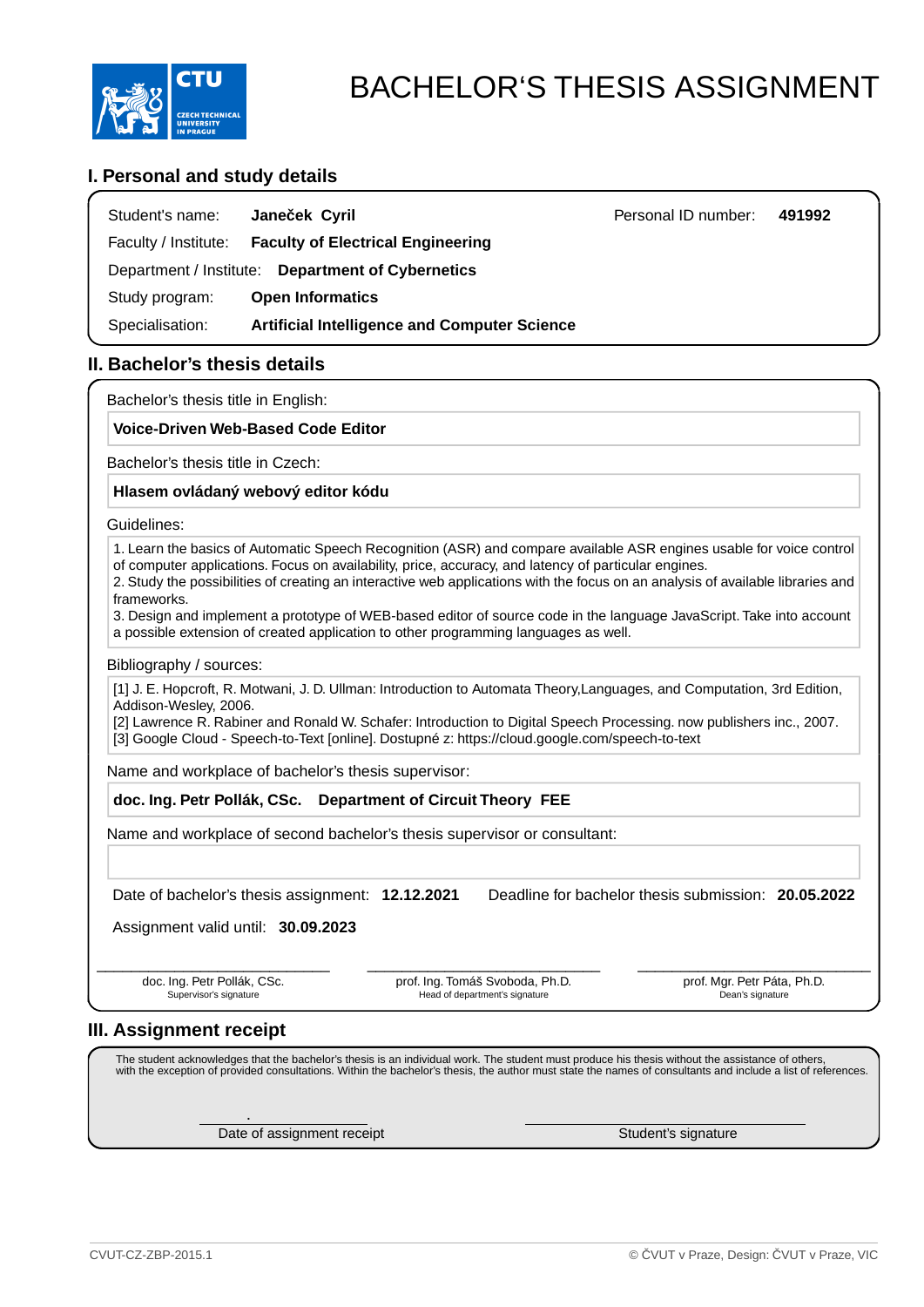### **Declaration**

I declare that the presented work was developed independently and that I have listed all sources of information used within it in accordance with the methodical instructions for observing the ethical principles in the preparation of university theses.

In Prague, May 20, 2022 ........................................

Cyril Janeček

### **Acknowledgment**

I would like to thank my supervisor, Doc. Ing. Petr Pollak, CSc., for all the invaluable advice and guidance throughout the year.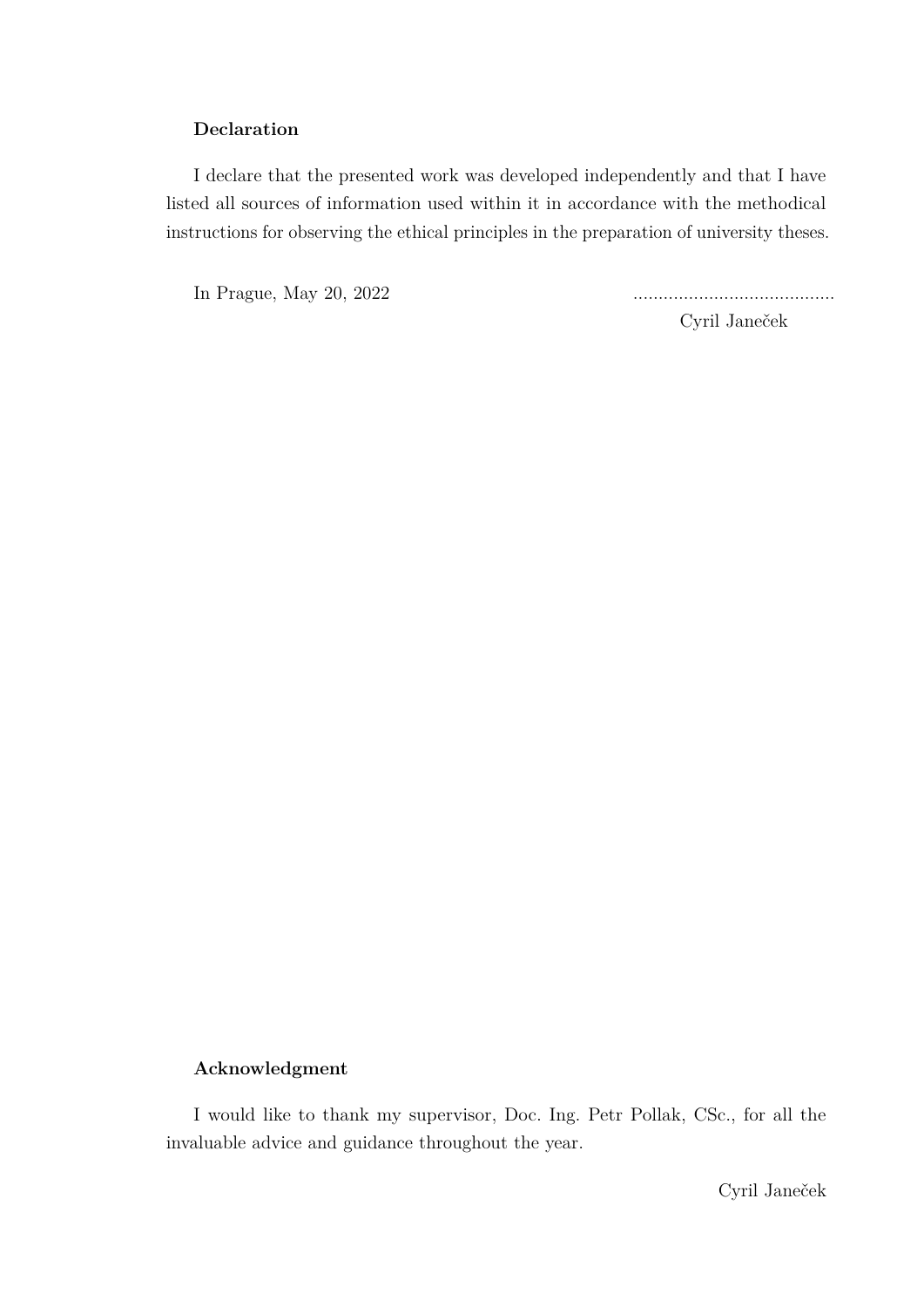### *Title:* **Voice-Driven Web-Based Code Editor**

| Author:                                                                       | Cyril Janeček                                                                       |
|-------------------------------------------------------------------------------|-------------------------------------------------------------------------------------|
| <i>Study programme:</i><br><i>Specialization:</i><br><i>Publication type:</i> | Open informatics<br>Artificial Intelligence and Computer Science<br>Bachelor thesis |
| <i>Supervisor:</i>                                                            | Doc. Ing. Petr Pollák, CSc.<br>Department of Circuit Theory                         |
| Key words (English):                                                          | web accessibility, voice control, formal language,<br>code parsing                  |
| Key words $(Czech)$ :                                                         | přístupnost webu, hlasové ovládání, formální jazyk,<br>parsování kódu               |

*Abstract (English):* This thesis describes the implementation of a voice-driven code editor that enables injured or disabled people to write programs using their voice. Existing working solutions are often paid or require a complicated setup, making them less accessible. This thesis aims to implement a working prototype of such an editor as a web application, with a main focus on accesibility and ease of use. A free version of Google cloud's speech-to-text service is used for speech recognition. The transcribed words are then processed by lexical and syntactical analysis, which transform them to valid JavaScript code. For this transformation, a custom context-free grammar and a parsing algorithm are implemented that also enable additional advanced features of the editor such as smart identifier resolution, undo/redo functionality, and automatic indentation. The resulting application has been tested by four users, which have provided mostly positive feedback. The code editor, as well as its source code, are available publicly on Gitlab.

*Abstract (Czech):* Tato práce popisuje implementaci hlasově ovládaného editoru kódu, který umožňuje lidem s pohybovým omezením programovat pomocí svého hlasu. Existující aplikace jsou často placené, nebo vyžadují poměrně komplikovanou instalaci, což snižuje jejich přístupnost. Tato práce si klade za cíl implementovat fungující prototyp takového editoru jako webovou aplikaci, jejíž hlavní záměření je přístupnost a jednoduchost použití. Bezplatná verze služby Google cloud's speech-totext je použita pro rozpoznávání řeči. Přepsaná slova jsou poté zpracována lexikální a syntaktickou analýzou, jež je transformují na kód jazyka JavaScript. Pro transformaci je použita vlastní implementace bezkontextové gramatiky a parsovacího algoritmu, které také umožňují další pokročilé funkce editoru jako například automatickou indentaci, rozpoznání identifikátorů a možnost vracet změny editoru. Výsledná aplikace byla otestována čtyřmi uživateli, kteří poskytli převážně pozitivní zpětnou vazbu. Editor i jeho zdrojové kódy jsou veřejně dostupné ve službě Gitlab.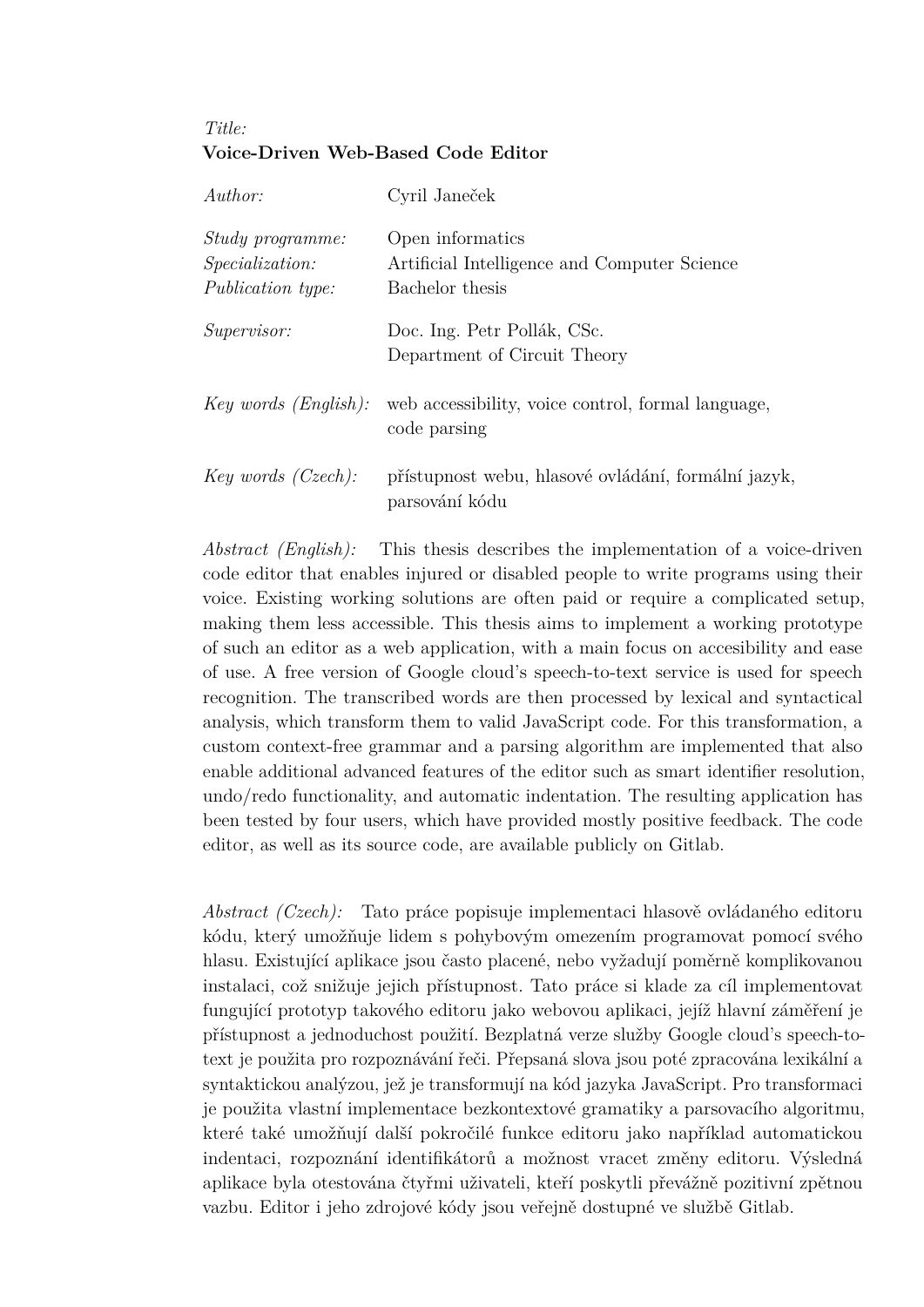# **Contents**

| 1        |     | Introduction         |                                                                                                    |  |  | 1               |  |  |
|----------|-----|----------------------|----------------------------------------------------------------------------------------------------|--|--|-----------------|--|--|
| $\bf{2}$ |     |                      | Automatic speech recognition                                                                       |  |  | $\overline{2}$  |  |  |
|          | 2.1 |                      |                                                                                                    |  |  | 2               |  |  |
|          |     | 2.1.1                |                                                                                                    |  |  | $\overline{2}$  |  |  |
|          |     | 2.1.2                |                                                                                                    |  |  | $\sqrt{3}$      |  |  |
|          | 2.2 |                      |                                                                                                    |  |  | $\overline{4}$  |  |  |
|          | 2.3 |                      |                                                                                                    |  |  | $\overline{5}$  |  |  |
|          |     | 2.3.1                |                                                                                                    |  |  | $\overline{5}$  |  |  |
|          |     | 2.3.2                |                                                                                                    |  |  | $6\phantom{.}6$ |  |  |
|          |     | 2.3.3                |                                                                                                    |  |  | $\,6$           |  |  |
| 3        |     |                      | Formal languages                                                                                   |  |  | $\overline{7}$  |  |  |
|          | 3.1 |                      |                                                                                                    |  |  | $\overline{7}$  |  |  |
|          | 3.2 |                      |                                                                                                    |  |  | 8               |  |  |
| 4        |     | 10<br>Implementation |                                                                                                    |  |  |                 |  |  |
|          | 4.1 |                      |                                                                                                    |  |  | 10              |  |  |
|          | 4.2 |                      |                                                                                                    |  |  | 11              |  |  |
|          | 4.3 |                      |                                                                                                    |  |  | 11              |  |  |
|          | 4.4 |                      | Speech recognition $\ldots \ldots \ldots \ldots \ldots \ldots \ldots \ldots \ldots \ldots \ldots$  |  |  | 12              |  |  |
|          | 4.5 |                      |                                                                                                    |  |  | 12              |  |  |
|          | 4.6 |                      |                                                                                                    |  |  | 13              |  |  |
|          |     | 4.6.1                |                                                                                                    |  |  | 13              |  |  |
|          |     | 4.6.2                | Parse table $\ldots \ldots \ldots \ldots \ldots \ldots \ldots \ldots \ldots \ldots$                |  |  | 14              |  |  |
|          |     | 4.6.3                |                                                                                                    |  |  | 15              |  |  |
|          | 4.7 |                      |                                                                                                    |  |  |                 |  |  |
|          | 4.8 |                      |                                                                                                    |  |  | 18              |  |  |
|          |     | 4.8.1                |                                                                                                    |  |  | 18              |  |  |
|          |     | 4.8.2                |                                                                                                    |  |  | 19              |  |  |
|          |     | 4.8.3                |                                                                                                    |  |  | $20\,$          |  |  |
|          |     | 4.8.4                | Solving identifier problems $\ldots \ldots \ldots \ldots \ldots \ldots \ldots \ldots$              |  |  | 21              |  |  |
|          | 4.9 |                      |                                                                                                    |  |  | 22              |  |  |
| $\bf{5}$ |     |                      | Application evaluation                                                                             |  |  | 24              |  |  |
|          | 5.1 |                      | User testing $\ldots \ldots \ldots \ldots \ldots \ldots \ldots \ldots \ldots \ldots \ldots \ldots$ |  |  | 24              |  |  |
|          | 5.2 |                      |                                                                                                    |  |  | 25              |  |  |
| 6        |     | Conclusion           |                                                                                                    |  |  | $\bf 27$        |  |  |
|          |     | <b>Bibliography</b>  |                                                                                                    |  |  | 28              |  |  |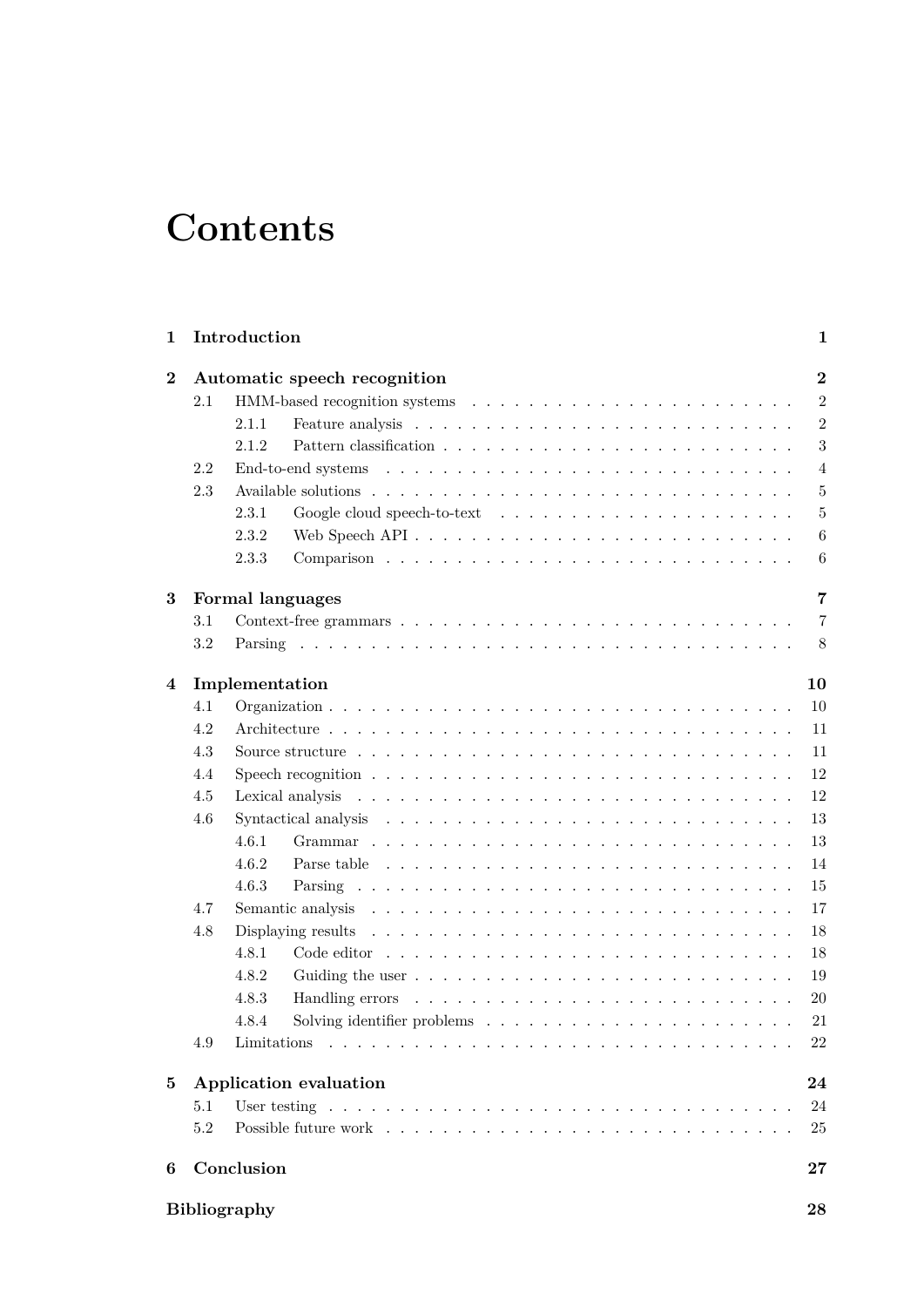# <span id="page-5-0"></span>**1 Introduction**

The topic of accessibility has been gaining a lot of attention in recent years, with associations such as the World Health Organization and the United Nations raising awareness of the issue [\[2,](#page-32-1) [3\]](#page-32-2). The purpose of accessibility is to enable people with disabilities to access information and to interact with services, products, and tools [\[4\]](#page-32-3).

With recent advancements of digital technology, there has been a significant increase in the number of accessibility solutions. Specifically, improvements in speech recognition and synthesis allowed various new tools and products to emerge, such as automatic captioning, text readers, voice-controlled devices, and many more.

Having suffered an arm injury, I was looking for a way to increase my one-handed programming speed using speech recognition. Personal experiments quickly showed that general dictation applications are unviable for this purpose. Some specialized solutions exist, such as Code-by-voice and Dictation-toolbox. However, they require a third-party recognition system as well as a complex setup and configuration [\[5,](#page-32-4) [6\]](#page-32-5).

There is a free application, called Serenade, that enables coding by voice by providing plugins for popular code editors. Its code dictation works relatively well, however, it also has a few downsides. The setup consists of several time consuming steps such as downloading and installing the app itself, installing a code editor plugin and creating an account. Furthermore, its codebase is closed-source and there is no description of the implementation [\[7\]](#page-32-6).

This led to the idea of creating similar software as a web application. As a result, it would require no setup, allowing users to simply visit the webpage and start dictating code. Thus, the goal of this thesis is to implement a functional prototype of such a voice-controlled code editor. By making its codebase open-source and providing detailed description of the implementation within this thesis, I aim to provide a foundation for further development in this area of accessibility.

The opening chapter gives a brief overview of two approaches for designing speech recognition systems. Available solutions are also discussed. The following chapter explains the basics of formal language theory necessary for understanding core parts of the editor's implementation, which is thorougly described in the next chapter. The final chapter summarizes the results of user testing and discusses possible options for future work.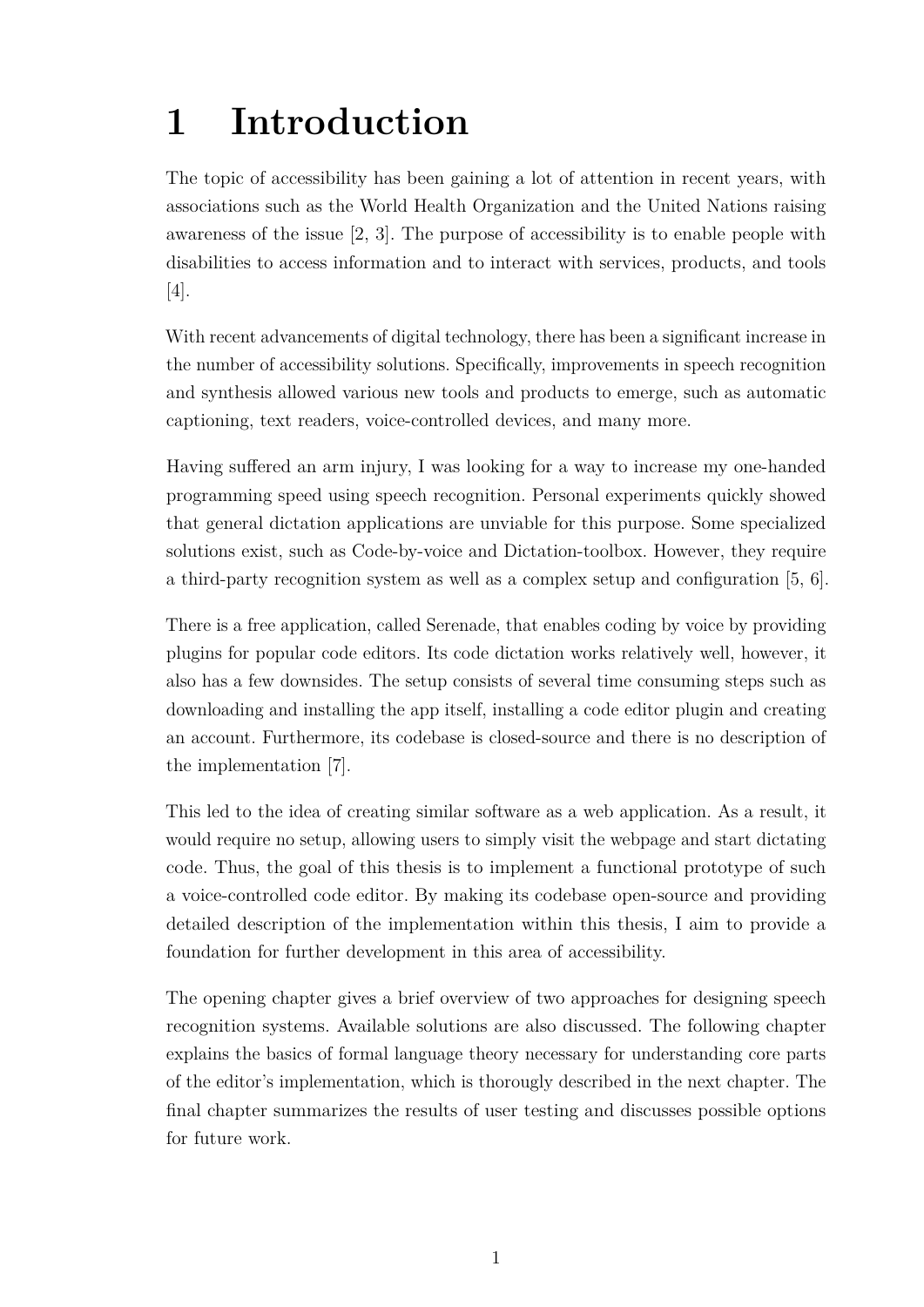# <span id="page-6-0"></span>**2 Automatic speech recognition**

Automatic speech recognition (ASR) is the process of converting a speech signal into a text representation of the spoken words [\[8\]](#page-32-7). This chapter briefly describes two commonly used approaches in ASR system design. Next, a few existing solutions are discussed and compared.

## <span id="page-6-1"></span>**2.1 HMM-based recognition systems**

The traditional recognition systems are usually based on Hidden Markov Models (HMM). These systems consist of multiple logical blocks, which are shown in a simplified diagram in Figure 2.1. The feature analysis block first converts the input speech signal  $s[n]$  into a sequence of feature vectors X. Next, the pattern classification block decodes X into a maximum likelihood string  $\hat{W}$ . It uses a set of acoustic models (represented as HMM), a word lexicon, and a language model to assign a match score to each proposed string. The final block then provides a confidence score for each of the individual words in  $\hat{W}$  [\[8\]](#page-32-7).



**Figure 2.1:** Block diagram of an overall speech recognition system [\[8\]](#page-32-7)

### <span id="page-6-2"></span>**2.1.1 Feature analysis**

<span id="page-6-3"></span>The input signal is usually split and processed one segment at a time. The feature analysis block first samples and quantizes the segment. Then, pre-emphasis is used to compensate for the decreased signal power of the higher frequencies. The preemphasized signal is separated into frames and converted to Mel-frequency cepstral coefficients. Most commonly, a standard DFT-based approach with an additional filter bank is used [\[8\]](#page-32-7).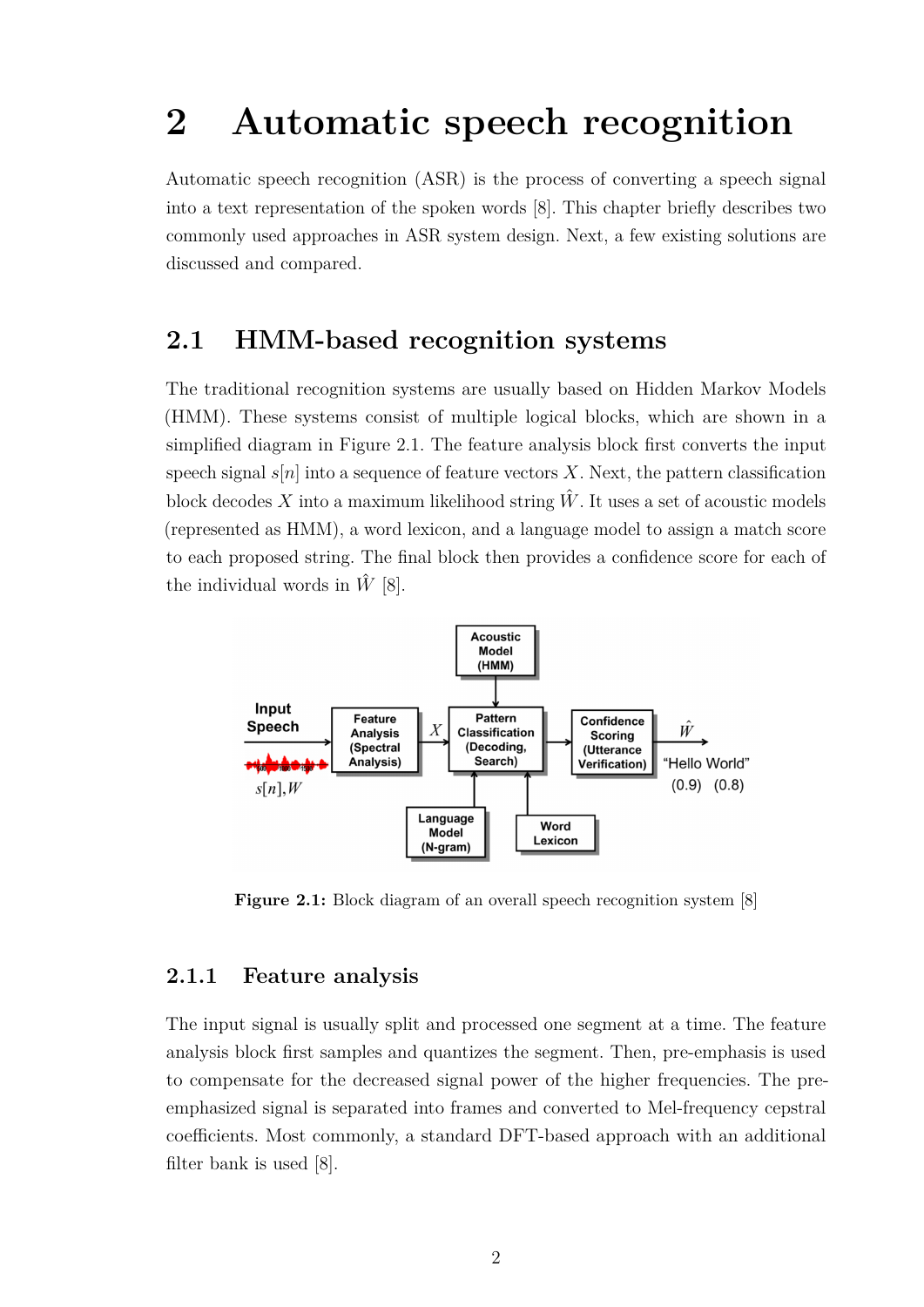### **2.1.2 Pattern classification**

<span id="page-7-0"></span>The task of automatic speech recognition can be represented as a Bayes maximum a posteriori probability estimation (MAP) [\[8\]](#page-32-7):

$$
\hat{W} = \underset{W}{\text{argmax}} P(W|X) \tag{2.1}
$$

<span id="page-7-1"></span>The objective is to find a string  $\hat{W}$  that maximizes the a posteriori probability of W given  $X$ . Using the Bayes rule, equation  $(2.1)$  can be rewritten as:

$$
\hat{W} = \underset{W}{\text{argmax}} \frac{P(X|W)P(W)}{P(X)}
$$
\n(2.2)

Since  $P(X)$  is independent of variable W, which is being optimized, equation [\(2.2\)](#page-7-1) can be further rewritten as:

$$
\hat{W} = \underset{\text{Part 3}}{\text{argmax}} \underbrace{P(X|W)}_{\text{Part 1}} \underbrace{P(W)}_{\text{Part 2}} \tag{2.3}
$$

Here, part 1 is the probability of speech sounds for a given sentence  $W$ . This is computed by the acoustic model. Part 2 is the a priori probability of a given sentence and is computed by the language model. Part 3 represents the search through all valid sentences in order to find the maximum likelihood sentence  $\hat{W}$  [\[8\]](#page-32-7).

### **Acoustic model**

The Acoustic Model in ASR systems is most commonly represented by an HMM [\[8\]](#page-32-7). This abstraction is used to model the probabilities of sequences of speech elements. Usually, elements known as triphones are used, representing individual phonemes in the context of their predecessors and successors. Typically, the so-called Gaussian mixture models (GMM) are used to model probabilities inside of the HMM. This approach is also called GMM-HMM. Alternatively, the GMM can be replaced by a deep neural network (DNN). A standard feedforward NN can be used as well as a more complex type such as a convolutional or recurrent NN [\[9\]](#page-32-8).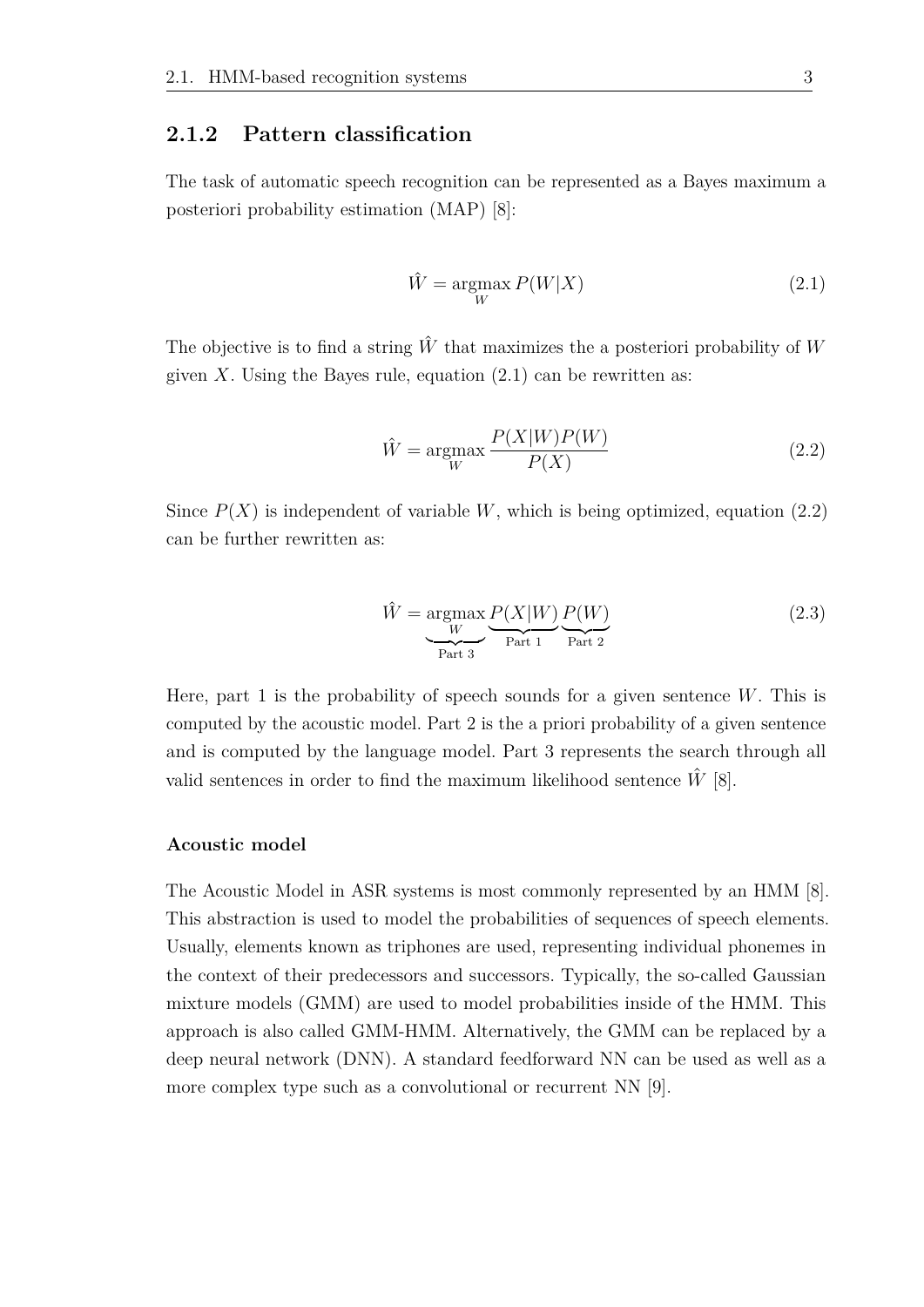#### **Language model**

The language model assigns probabilities to sequences of words based on their language context. There are many valid approaches for building a language model, the most common one being a statistical *n-gram* word model. This approach assumes that the probability of a given word in a sentence is dependent only on the  $n-1$ previous words. The probability is then estimated by counting the relative frequencies of n-tuples of words in the training set [\[8\]](#page-32-7).

The simple 1-gram version is sometimes used, which specifies only a list of single words along with their probabilities. An even simpler model, 0-gram, assumes that all the words in the list have a uniform probability of appearing. However, bigrams and trigrams are most commonly used for continuous speech recognition.

## <span id="page-8-0"></span>**2.2 End-to-end systems**

As is shown in the previous section, the design and implementation of HMM-based ASR systems requires a significant amount of human effort and expertise. For this reason, an alternative approach to automatic speech recognition, called an end-to-end system, has been gaining a lot of popularity. Many publications such as [\[10\]](#page-32-9) and [\[11\]](#page-32-10) have shown that this approach can compete and potentially overcome the traditional HMM-based approach in terms of both speed and accuracy.

An end-to-end approach aims to replace all the logical blocks of the traditional system with a single neural network. The network usually takes an audio signal directly as input and outputs its corresponding text representation. Since the individual logical blocks and comprehensive pre-processing are not needed in end-to-end systems, they are significantly easier to implement and maintain than the traditional HMM-based systems. However, training neural networks requires a large amount of data, which is not always readily available [\[9\]](#page-32-8).



<span id="page-8-1"></span>**Figure 2.2:** A general architecture for an end-to-end speech recognition system [\[12\]](#page-32-11)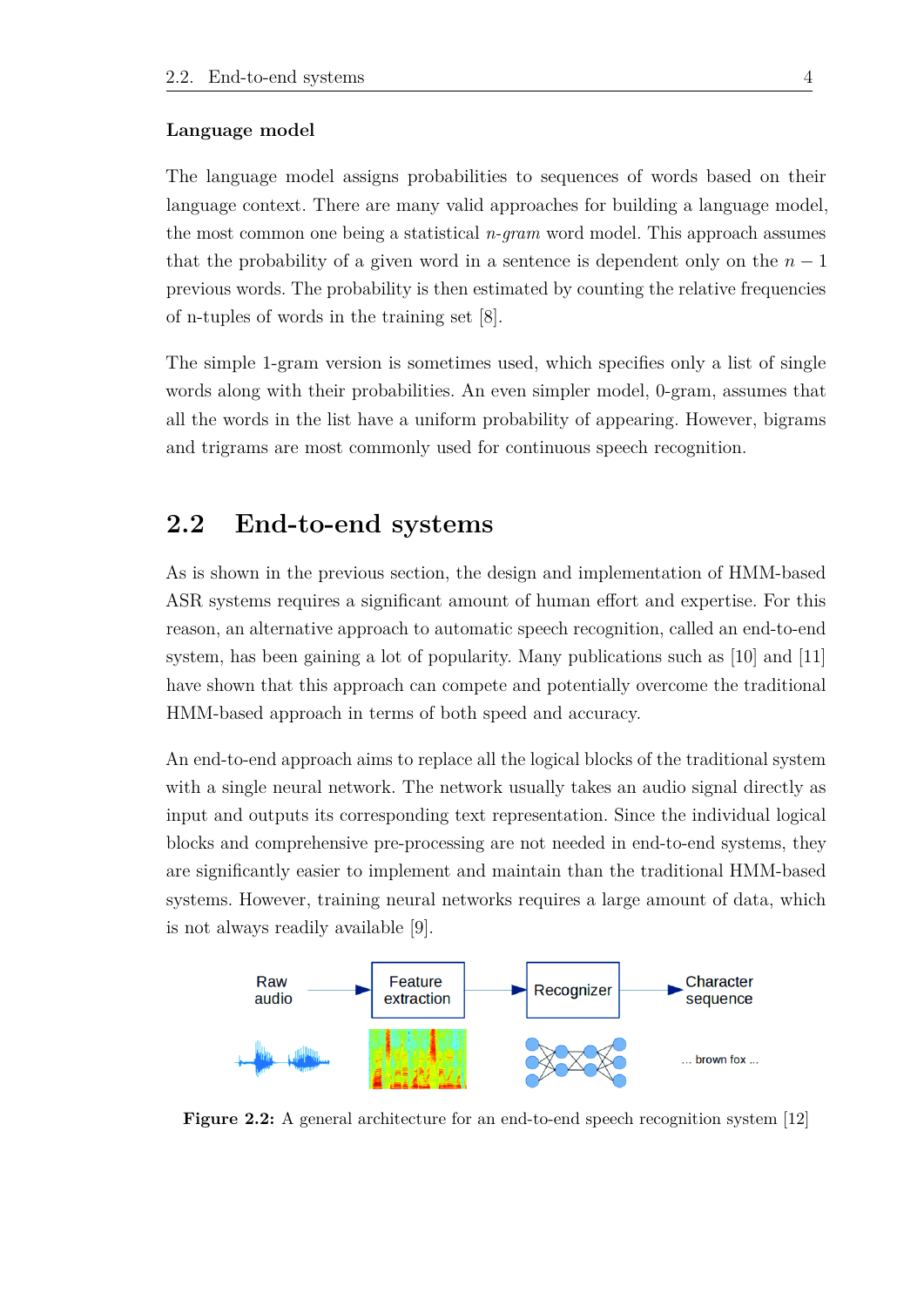## **2.3 Available solutions**

There are many available toolkits that make the implementation of ASR systems more manageable. They allow users to design, implement, and train their own speech recognition models with relative ease. Some examples of such open-source projects include Kaldi and CMUSphinx [\[13,](#page-32-12) [14\]](#page-32-13).

One of these toolkits could be used to create a specialized ASR system designed specifically to recognize spoken programming code. Such a system could potentially improve the recognition accuracy of terms specific to programming languages. However, it would require a collection of spoken and written programs as training data, which is not currently available. However, this kind of data could potentially be collected in the future within the application if users consent to it.

Instead, a pre-trained model distributed as an online service is used in the current implementation. Again, many such solutions exist. However, this thesis focuses its research on Google cloud's speech-to-text and the Web Speech API.

### <span id="page-9-0"></span>**2.3.1 Google cloud speech-to-text**

The speech-to-text service provided within the Google cloud platform is one of the most widely used ASR services available. It uses advanced neural networks trained on vast amounts of data that Google collects through its various products. Thanks to this, the service provides high-accuracy transcription and a huge variety of features, such as automatic noise reduction, model customization, speaker diarization, punctuation, and many more.

The service provides 60 minutes of free transcription per month. The price of additional transcription depends on whether the user agrees to Google collecting their data. The cheapest option is charged at \$0.016 per minute. Additionally, every transcription request is rounded up to 15 seconds, which makes it less suitable for short bits of recognition, such as voice commands [\[15\]](#page-32-14).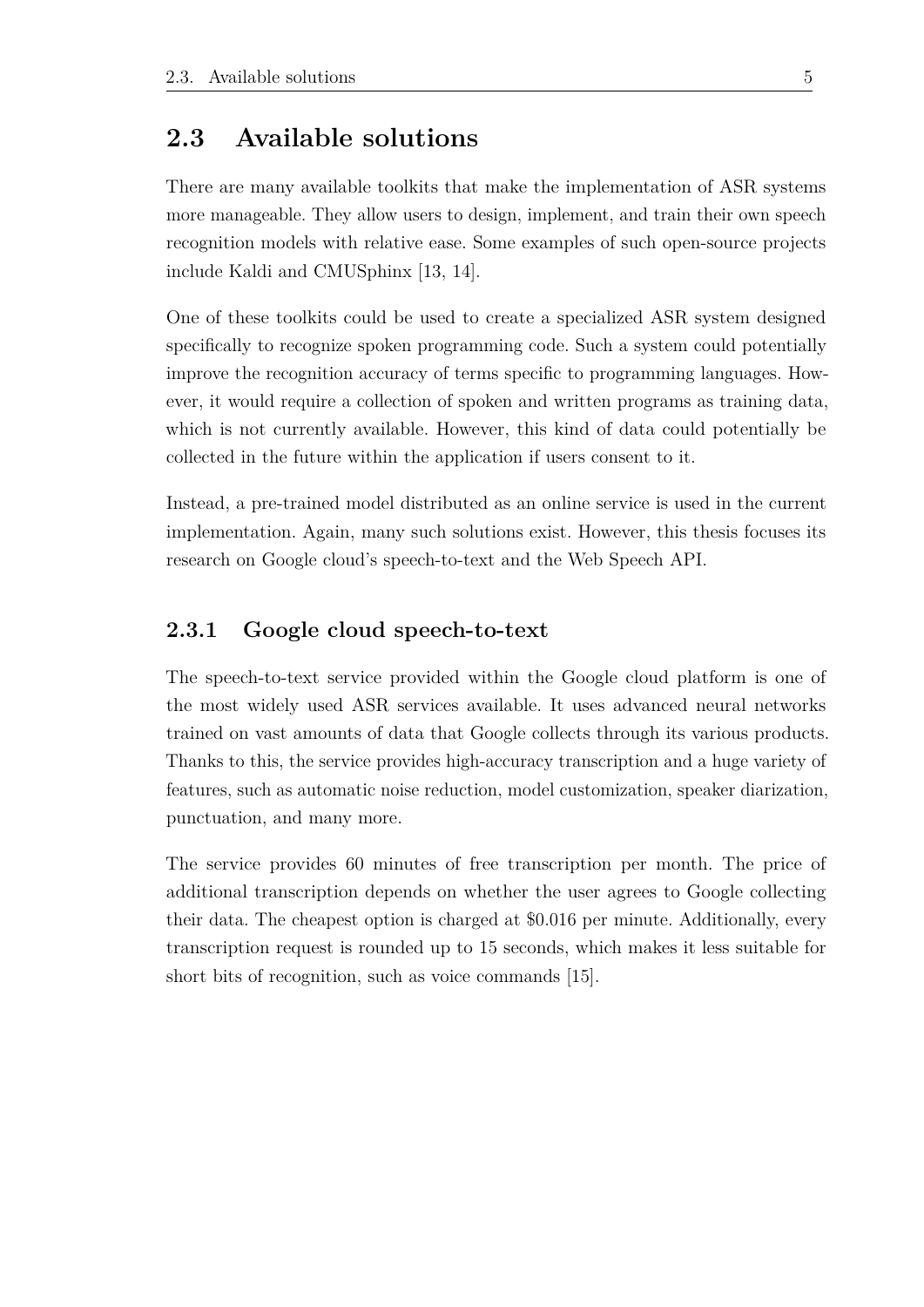### <span id="page-10-0"></span>**2.3.2 Web Speech API**

The Web Speech API is a W3C  $<sup>1</sup>$  $<sup>1</sup>$  $<sup>1</sup>$  supported specification that allows users to</sup> access speech recognition directly from the browser. The speech recognition in this API is supplied by browser vendors using online services or the ASR engine built into the operating system. However, only Google Chrome on desktop and Android currently provides full support for this API. When used in Chrome, the API is in fact a simplified version of the Google cloud speech-to-text. Its use is free without limitations, however, it contains fewer features than the paid version [\[17\]](#page-32-15).

The features provided by the API include:

- Low-latency transcription with interim results
- Recognition results with alternatives ranked by their probabilities
- <span id="page-10-1"></span>• Specifying custom words to be recognized with increased priority

### **2.3.3 Comparison**

Google cloud's full speech-to-text provides many useful features. However, since the voice control of the editor relies primarily on transcription accuracy and low latency, the more advanced features are in fact unnecessary. The free version of Web Speech API is thus sufficient for the use case of this application. Its implementation is described in section [4.4.](#page-15-1)

<span id="page-10-2"></span><sup>1</sup>World Wide Web Consortium is the leading international standards organization for the World Wide Web [\[16\]](#page-32-16).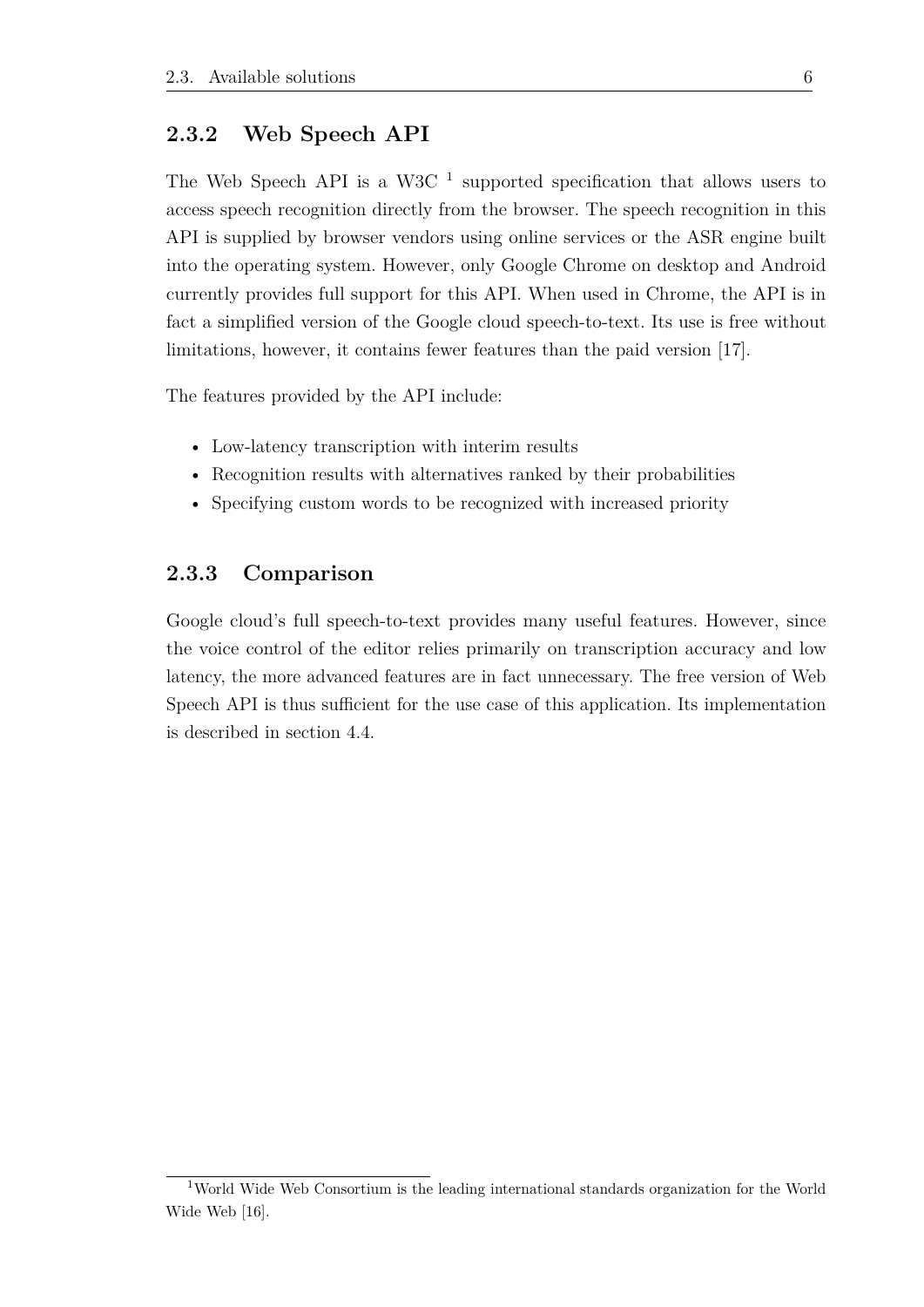# <span id="page-11-0"></span>**3 Formal languages**

The theory of formal languages provides the tools necessary to process the outputs of the ASR. First, a few base terms and concepts have to be defined. An *alphabet* Σ is a finite, non-empty set of symbols such as  $\{a, b, c\}$ . A *string* or *word* is a finite sequence of symbols chosen from an alphabet, such as *cab*. An empty string is denoted  $\epsilon$ . The set of all strings over an alphabet  $\Sigma$  is denoted  $\Sigma^*$  [\[18\]](#page-32-17).

A *language* L is a set of specific strings chosen from some  $\Sigma^*$ , it is said that it is a language over  $\Sigma$ . A couple examples of languages include English, JavaScript, and the simple language of all words ending with  $b$ . Each language has its own alphabet Σ.

A *grammar* generating a language  $L$  is a device that produces all of the strings that are part of  $L$  and nothing else. The Chomsky hierarchy divides grammars and the languages they generate into four types [\[19\]](#page-33-0):

- Type 0: Recursively enumerable
- Type 1: Context-sensitive
- Type 2: Context-free
- Type 3: Regular

Each type is a superset of the following, higher number type. This thesis concerns itself only with context-free grammars, which are described in more detail in the following section.

## <span id="page-11-1"></span>**3.1 Context-free grammars**

A grammar is defined as an ordered 4-tuple  $G = (N, \Sigma, S, P)$ . N is a finite set of *nonterminals* and Σ is an alphabet, a finite set of *terminals*. Terminals make up the words the grammar can generate, while nonterminals can be expanded using production rules into sequences of terminals and nonterminals. One of the nonterminals is defined to be a *start symbol* .

P is a finite set of *production rules*  $\alpha \to \beta$ , where  $\alpha, \beta$  are strings over  $N \cup \Sigma$  and  $\alpha$ contains at least one nonterminal. The production rules of context-free grammars (CFGs) are further restricted to be  $A \to \beta$ , where  $A \in N$ . That is, the left side of the production rule is only a single nonterminal.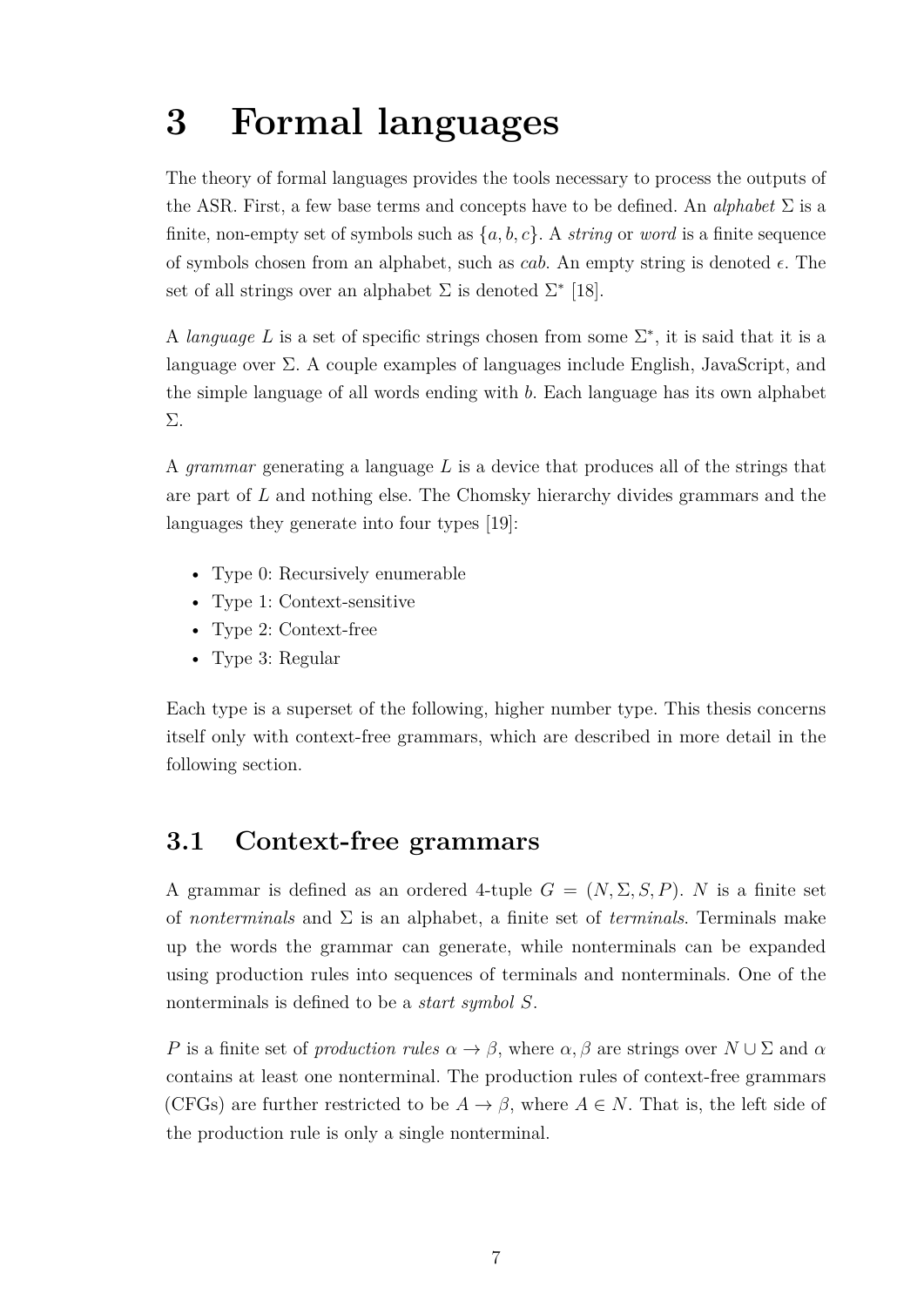**Listing 3.1:** An example CFG generating arithmetic expressions [\[20\]](#page-33-1)

<span id="page-12-1"></span>
$$
G = (N, \Sigma, S, P)
$$
  
\n
$$
N = \{S, T\}
$$
  
\n
$$
\Sigma = \{+, -, *, /, num\}
$$
  
\n
$$
S \rightarrow T | T + S | T - S
$$
  
\n
$$
T \rightarrow num | num * T | num / T
$$

The process of *deriving* strings by applying production rules is denoted by a right arrow  $\Rightarrow$ . Suppose  $G = (N, \Sigma, S, P)$  is a CFG. Let  $\alpha A\beta$  be a string, where  $A \in N$ and  $\alpha, \beta \in (N \cup \Sigma)$ . Let also  $A \to \gamma$  be a production rule of G. Then  $\alpha A \beta \Rightarrow \alpha \gamma \beta$ is a valid derivation. If the grammar being referred to is known, the  $G$  symbol under the arrow can be omitted. The notation  $\alpha \Rightarrow^* \beta$  represents zero or more derivation steps. A *leftmost derivation* replaces at each step the leftmost nonterminal, whereas a *rightmost derivation* replaces the rightmost nonterminal.

<span id="page-12-2"></span>**Listing 3.2:** An example leftmost derivation using the CFG from [3.1](#page-12-1)

$$
S \Rightarrow T + S \Rightarrow num + S \Rightarrow num + T
$$
  

$$
\Rightarrow num + num / T \Rightarrow num + num / num
$$

The language of a grammar  $G = (N, \Sigma, S, P)$  is denoted as

$$
L(G) = \{ w \in \Sigma^* | S \xrightarrow{\sim} w \}
$$
\n
$$
(3.1)
$$

<span id="page-12-0"></span>It is said that the grammar  $G$  generates the language  $L$ . If  $G$  is a CFG, then  $L$  is a context-free language (or CFL) [\[18\]](#page-32-17).

## **3.2 Parsing**

A so-called *parse tree* represents how a given string has been derived. The leaf nodes of the tree are labeled by terminals. When read from left to right, they give the derived string. The internal nodes are labeled by nonterminals. For each internal node, there must be a production such that its left side is the label of the node and the labels of its children (from left to right) form the right side of the production. A grammar G is said to be *ambiguous* if, for any given string  $\omega$ , there exist two different parse trees for how  $\omega$  was derived by production rules of G [\[18\]](#page-32-17).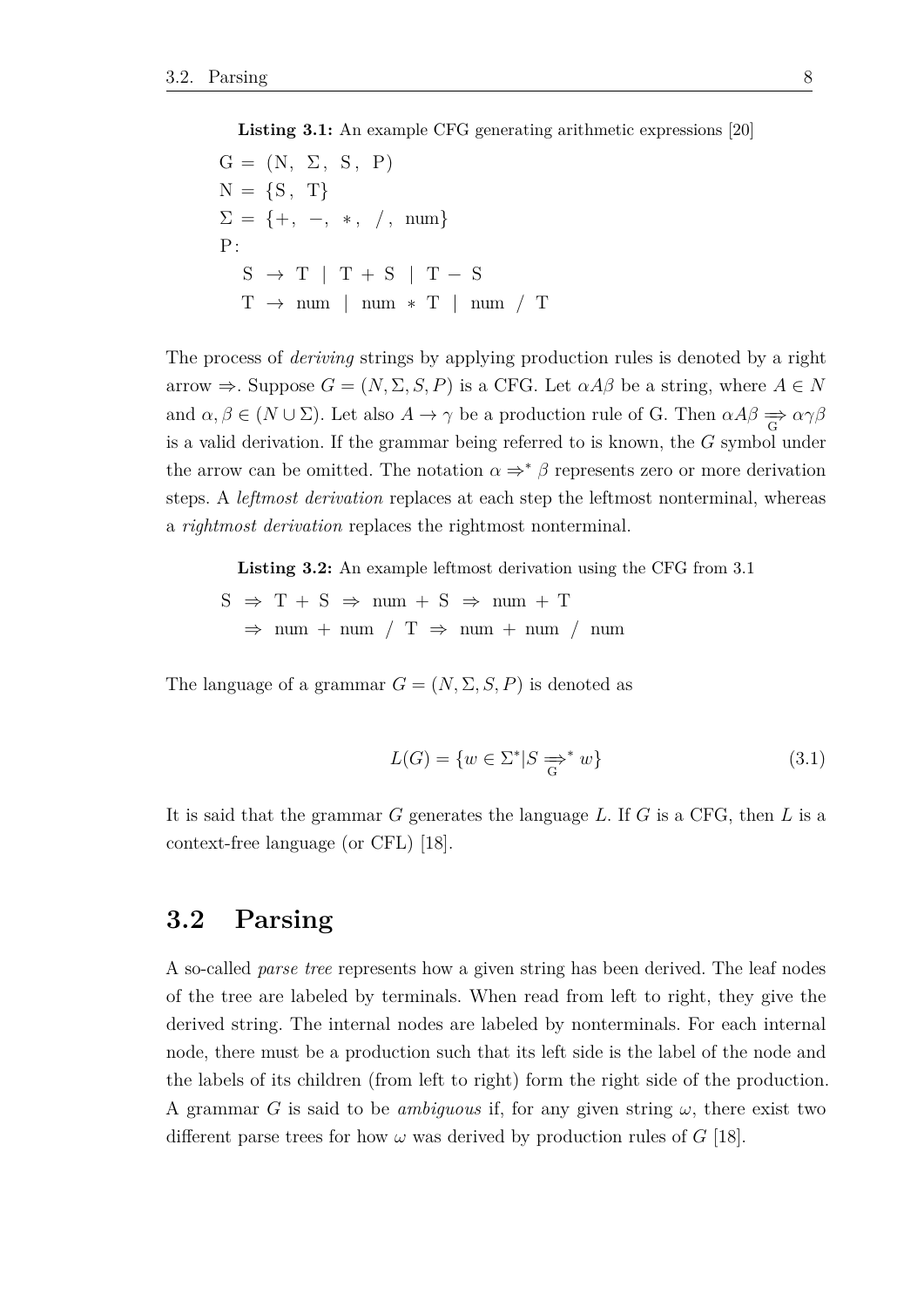

**Figure 3.1:** A parse tree corresponding to the derivation in [3.2](#page-12-2)

*Parsing* is the process of recovering a parse tree for a given string. There are many parsing methods; however, this thesis focuses on LL(k) parsing. This method of parsing reads the input from left to right and, at each step, uses the leftmost derivation. The  $k$  means how many tokens ahead the parser can look when deciding which production rule to use in a derivation. This thesis uses an  $LL(1)$  parser, which requires its grammar to be in  $LL(1)$  form. There are necessary but not sufficient conditions for LL(1) grammars. They have to be unambiguous, and they must have no *left-recursive* production rules. That is, rules of the type  $A \to A\gamma$ , where  $A \in N$ and  $\gamma \in (N \cup \Sigma^*)$  for a grammar  $G = (N, \Sigma, S, P)$  [\[20\]](#page-33-1).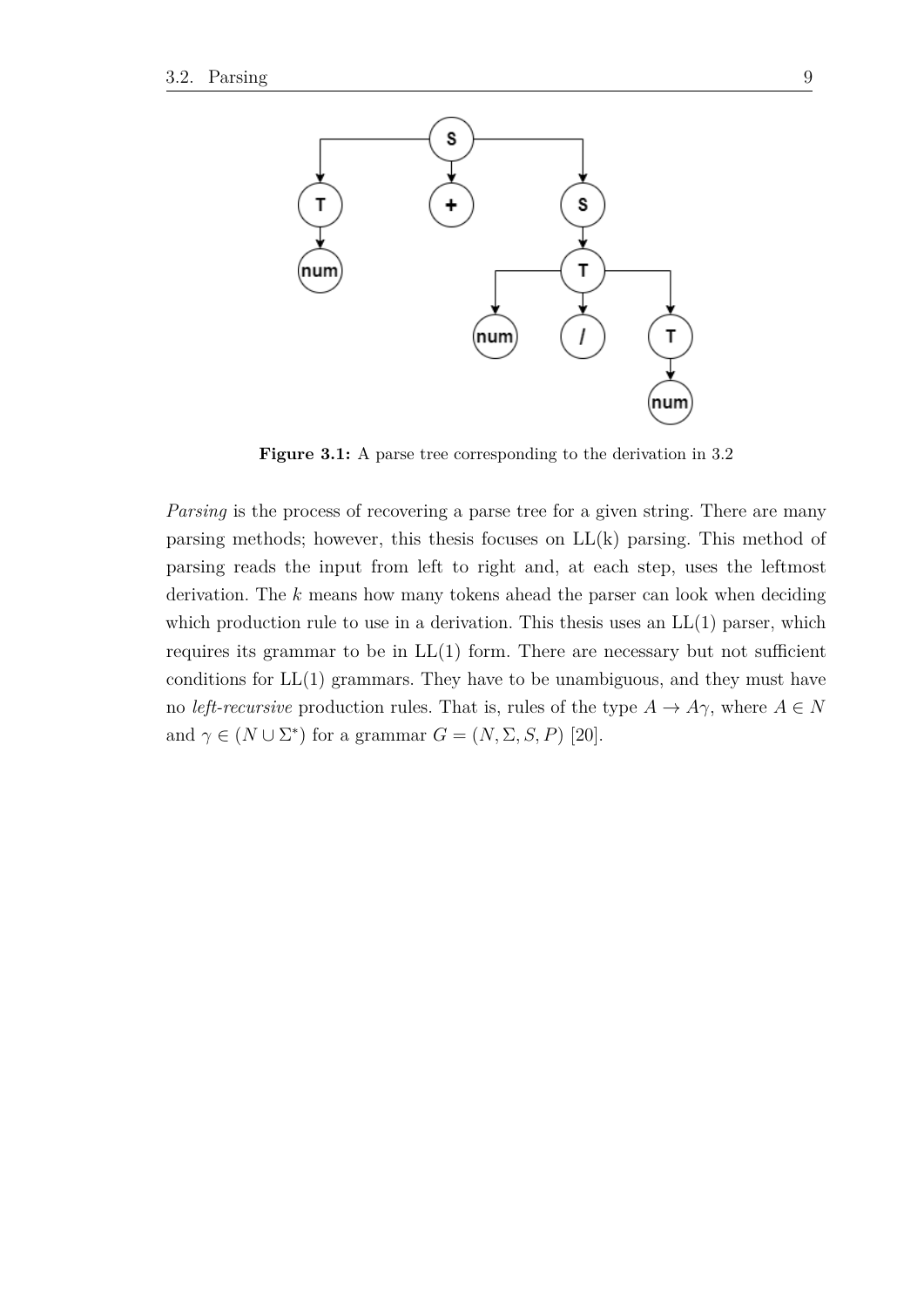# <span id="page-14-0"></span>**4 Implementation**

This chapter describes the implementation of a usable first version of the application. The main focus is on source code quality, architecture, and overall application design. This should allow for further iterative expansion and improvement of the version finished within the scope of this thesis.

# <span id="page-14-1"></span>**4.1 Organization**

A software called git [\[21\]](#page-33-2) is used to version the source code. New features can thus be developed in isolated branches and are only merged into the main branch when their code is appropriately tested. Within the branches, code changes are bundled in so-called commits that can also be reverted when necessary. Additionally, it is possible to switch the source code to any previous version. This helps during debugging to narrow the cause of a bug down to a single commit.

The versioned source code is hosted at <https://gitlab.com/crispjam/speechcode> by a service called Gitlab [\[22\]](#page-33-3). This open-source software provides a place to store the code as well as other valuable features such as branch creation, merging of branches, issue tracking, and many more. Gitlab also provides a platform for publicly hosting static websites, which is used for the production version of the code editor, hosted at <https://crispjam.gitlab.io/speechcode/>. The deployment is configured to be triggered by every commit to the main branch, keeping the hosted application up-to-date with the source code.

Another web service that helps with implementation organization is called Trello [\[23\]](#page-33-4). It is used to track the development life cycle of new features, bugs, and code refactorings. It provides a visual overview of the current priorities and incentivizes one to break up large features into smaller tasks, making the development process more organized.



<span id="page-14-2"></span>**Figure 4.1:** Two of the task lists inside the project's Trello board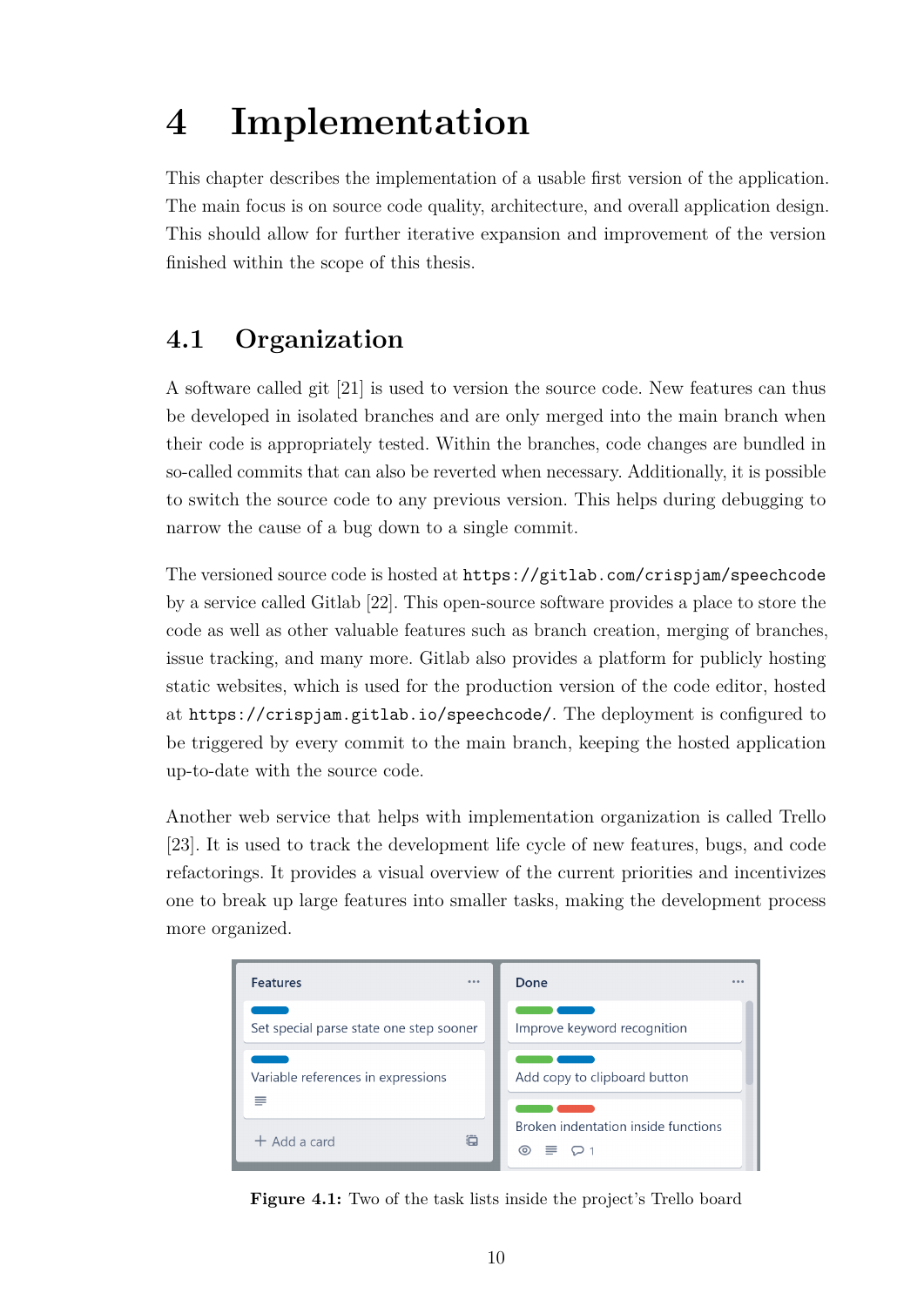## **4.2 Architecture**

The code editor is designed to be a React-based front-end only application. React [\[24\]](#page-33-5) is a JavaScript library for building User Interfaces (UIs). It introduces a special syntax called JSX, which blends HTML and JavaScript together, making the UI's visuals and logic more inter-connected. It also allows the programmer to create reusable and self-contained components avoiding copying and pasting any of the application's code. The most significant advantage of React, however, is its efficiency. It tracks the application state and re-renders only the parts of the UI that have currently changed.

Additionally, Typescript [\[25\]](#page-33-6) is used, which is a strict syntactical superset of JavaScript. Before execution, it is transpiled into JavaScript, which means that it runs anywhere JavaScript would. It provides a syntax for strong typing, helping to reveal errors early in the development process. In my experience, it also makes the source code more structured and understandable because the types convey helpful information that would otherwise have to be explained in comments.

A few more open-source packages are used, most notably, Lexer, CodeMirror, and Material UI [\[26,](#page-33-7) [27,](#page-33-8) [28\]](#page-33-9). These are all described in more detail later in the thesis. All the packages are managed by the Node package manager npm [\[29\]](#page-33-10).

During development, a tool called Create React App [\[30\]](#page-33-11) is used to facilitate easy testing and debugging. Whenever the source code changes, it efficiently creates a new build, deploys it to a local server and opens a browser to the given port. Thanks to this, new changes can be tested quickly without manually rebuilding the source code.

### <span id="page-15-0"></span>**4.3 Source structure**

The application's source code is divided into two main parts. The UI React components define the content to be rendered and handle the user's input. The so-called library classes provide the underlying functionality necessary for the application. These two parts are connected by the App class. This React component defines the layout of its UI sub-components, handles events fired from them, and uses the library classes to produce output for the user.



<span id="page-15-1"></span>**Figure 4.2:** A block schema of the library part of the application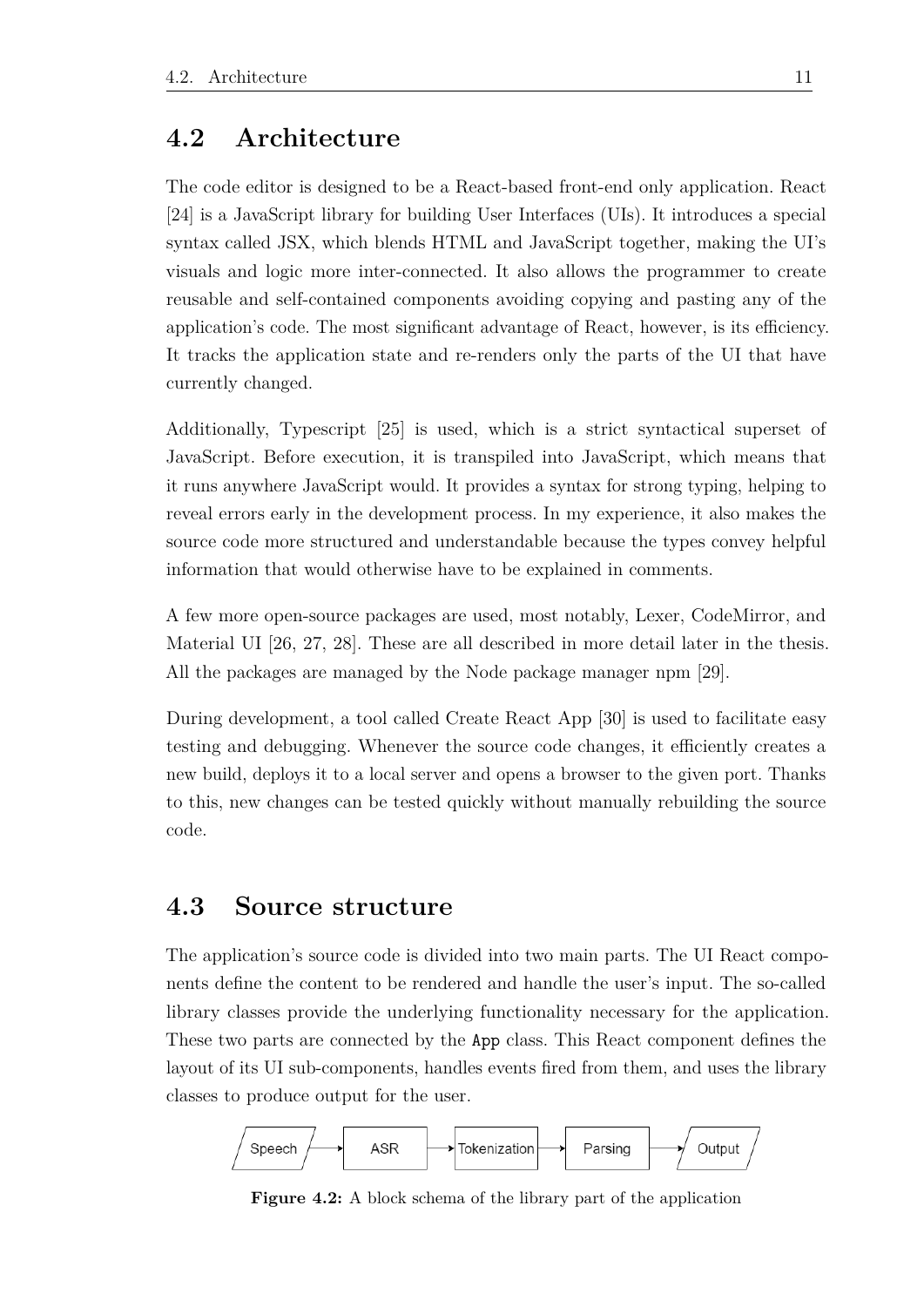## **4.4 Speech recognition**

The Web Speech API is used for speech recognition and is handled by two classes. The WebspeechApiWrapper class configures the API and abstracts its specific functionality. Thanks to this, upon replacing the ASR core with a different provider, only this wrapper class would have to be modified, and the rest of the application could remain unchanged. That is, if the new ASR provides the necessary features used in the application. The Recognizer class receives results from WebspeechApiWrapper and passes them onto the App class. It also handles starting and stopping of the recognition.

The Web Speech API is configured by providing a list of words whose importance in the recognition should be emphasized. The list consists of the expected keywords used within all parts of the application. The configuration of these keywords seems to have improved their recognition accuracy. However, no rigorous tests have been made to confirm this.

During recognition, as long as the user is speaking, the API continuously provides interim results that are displayed in real-time by the RecognitionFeedback component. User testing has shown that displaying these interim results makes the application feel more responsive and easy to use.

Once the user pauses, the API outputs a final transcript of the entire utterance. Due to the broader context available, the final result is usually much more accurate than the shorter interim ones. Furthermore, the final result consists of up to 10 alternative transcripts sorted by their probabilities. Testing showed that the results usually consist of between 1 - 3 alternatives. These alternatives are returned to the App class, which performs lexical analysis on them.

## <span id="page-16-0"></span>**4.5 Lexical analysis**

Lexical analysis (or tokenization) transforms the input text into lexical tokens. An open-source package called Lexer [\[26\]](#page-33-7) is used for this task. Its functionality is abstracted by the JsLexer class, which also configures Lexer for the specifics of spoken JavaScript. A list of regex rules is defined. The first two rules remove whitespace, punctuation, and unwanted special characters from the input text. While the rest of the rules each match a regex pattern to a given token. The order of the rules matters, as it specifies their precedence.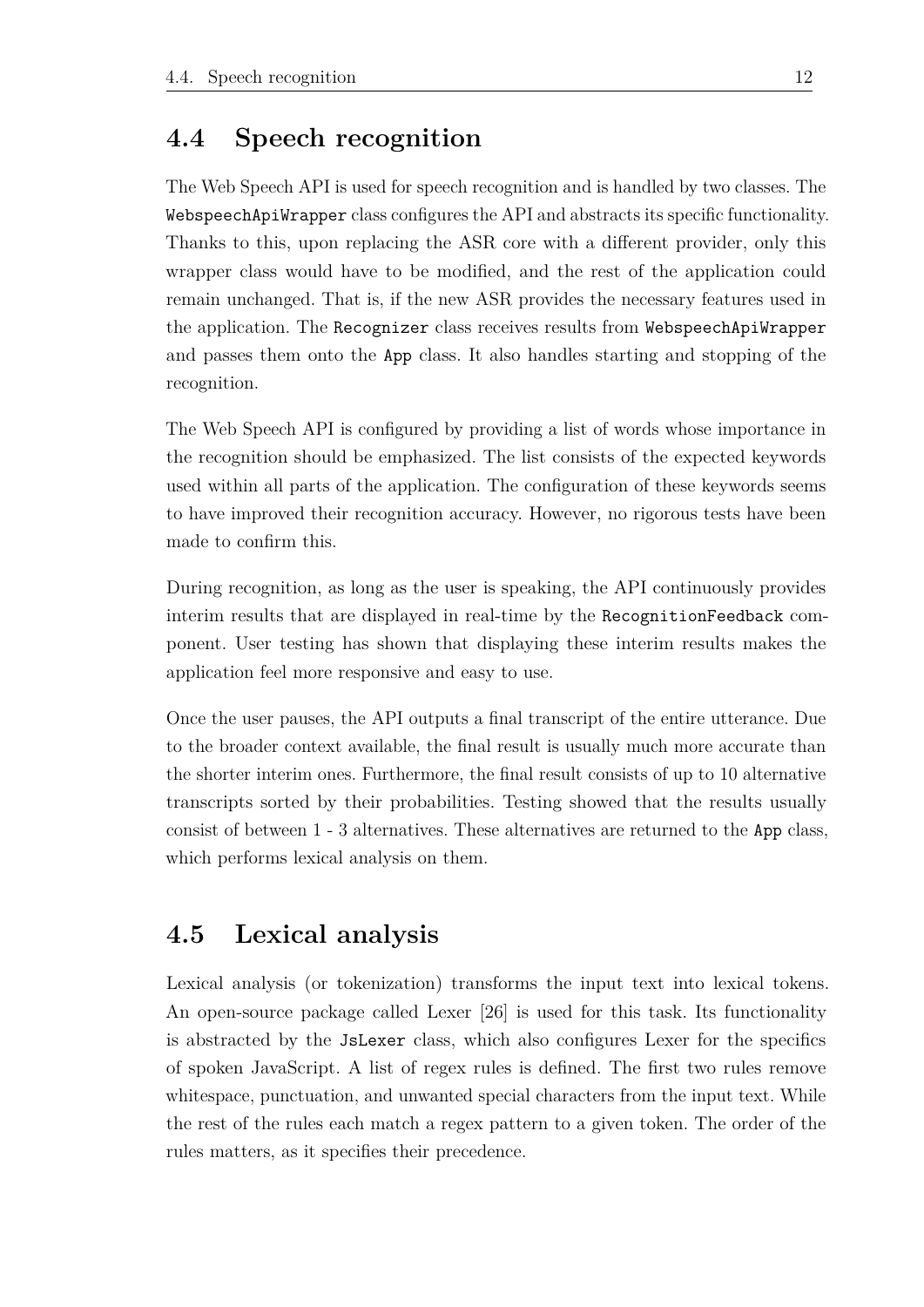Listing 4.1: The first three regex rules configured for Lexer

```
addRule (/ \s/ , () => {}addRule(/['"',:!@#$%^&()~;{}[\]]/, () => {});
addRule(/[0-9] + (\ldots [0-9] + )?/, (lexeme) => {
  return (new JsToken ('tNumber ', lexeme ));
});
```
Each token consists of a type, an identifying string starting with lowercase t (e.g. *tWord*) and its text content (e.g. *counter*). Upon calling the scan method, the Lexer package tokenizes the given input according to the specified rules and returns the resulting sequence of tokens to the App class.



**Figure 4.3:** An example of tokenization

## <span id="page-17-0"></span>**4.6 Syntactical analysis**

Many existing open-source solutions for syntactical analysis are available, such as ANTLR, Jison, and PEG [\[31,](#page-33-12) [32,](#page-33-13) [33\]](#page-33-14). However, special behavior is needed during the parsing process in the particular use case of converting spoken JavaScript into regular JavaScript. For this reason, an entirely custom implementation is necessary.

A number of algorithms exist for parsing languages with different complexity and various degrees of expressive power. An LL(1) top-down table-driven parser has been chosen for its relative simplicity, which makes debugging of the overall application more manageable. Its functionality is described in more detail in the following subsections.

### <span id="page-17-1"></span>**4.6.1 Grammar**

The formal language of spoken JavaScript tokens is fully described by a contextfree grammar. A general Grammar class is implemented to provide the necessary functionality that is shared for all possible CF grammars needed. The grammar specific to JavaScript is implemented in the JsGrammar class, whose most important part are its production rules. Each rule consists of a nonterminal on the left-hand side and one or more productions on the right-hand side. Productions consist of terminals, nonterminals, and special *plaintext* symbols. The terminals are identical to the tokens produced by Lexer in the previous step. The plaintext symbols have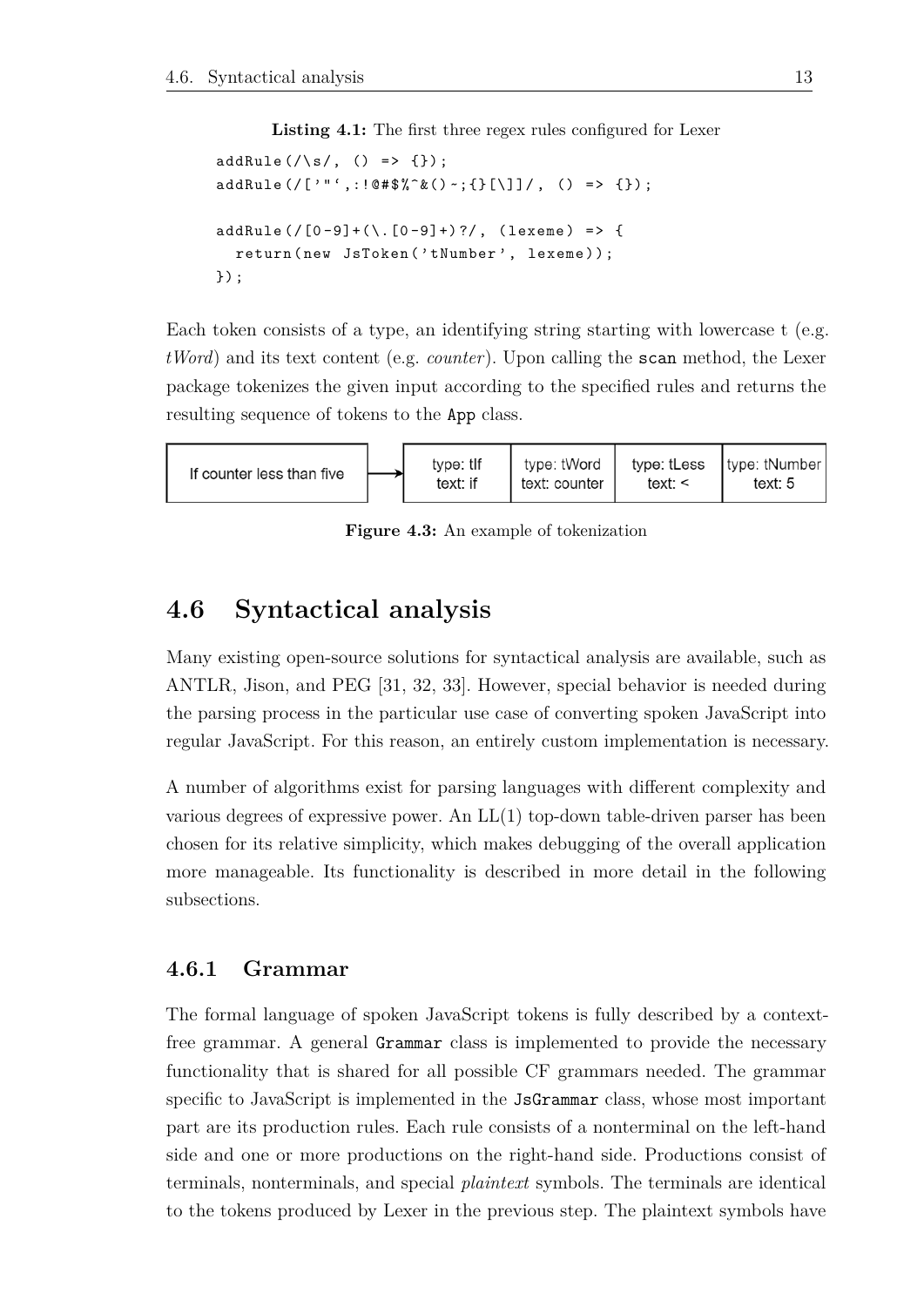no meaning in formal languages and were implemented specifically for this use case. They are used during the parsing process itself to enrich its output with additional text.

<span id="page-18-1"></span>**Listing 4.2:** A sample of JavaScript grammar rules  $nStates \rightarrow nStatement nStatement$ | tEpsilon  $nStatement \rightarrow tIf nExpr nBlock$ 

The rules in the Grammar class are described by an object of key, value pairs. Each key is a nonterminal symbol. Each value is a list of productions, where a production is a list of symbols. A symbol is a string starting with an identifying lowercase letter: 'n' for nonterminals, 't' for terminals, and 'p' for plaintext.

**Listing 4.3:** JsGrammar rules corresponding to those defined in listing [4.2](#page-18-1)

```
nStatements: [[ 'nStatement ', 'p\n', ' nStatements '] ,
               [ 'tEpsilon' ],
             ] ,
nStatement: [[ 'tIf', 'p (', 'nExpr', 'p)', 'nBlock' ]]
```
### <span id="page-18-0"></span>**4.6.2 Parse table**

Before parsing can occur, it is necessary to construct a *parse table*. The left header of the table is made up of terminals and the upper header of nonterminals. Each cell is a right side of a production corresponding to the given nonterminal, terminal pair. The table shows which production to predict when expanding a given nonterminal and a given terminal is the first symbol of input. To efficiently construct a parse table, the first and follow sets of nonterminals need to be computed.

For a given nonterminal  $A$ , its first and follow sets are given by

$$
First(A) = \{t | A \Rightarrow^* t\omega\}
$$
\n
$$
(4.1)
$$

$$
Follow(A) = \{t|S \Rightarrow^* \alpha At\omega\}
$$
\n(4.2)

Here, t is a terminal, S is the start symbol of the grammar, and  $\alpha, \omega$  are arbitrary strings. Informally,  $First(A)$  is the set of terminals that can appear at the beginning of string  $\omega$  produced by nonterminal A.  $Follow(A)$  is the set of terminals that can appear after  $A$  in any derivation [\[20\]](#page-33-1).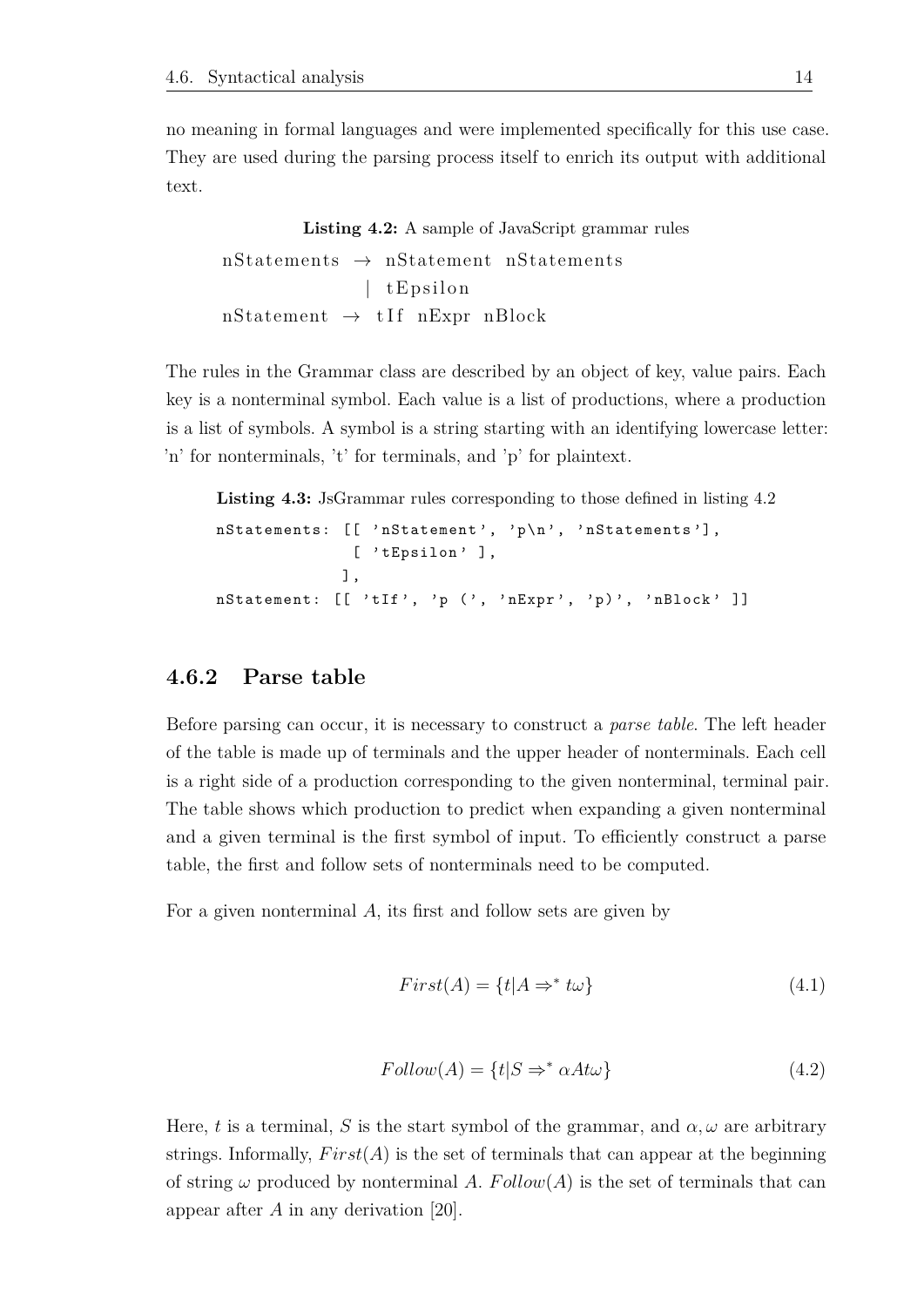|             | tlf                | tWord                | tLess           | tNumber              |
|-------------|--------------------|----------------------|-----------------|----------------------|
| nStatement  | tlf, nExpr, nBlock |                      |                 |                      |
| nExpr       |                    | nOperand, nExprRight |                 | nOperand, nExprRight |
| nOperand    |                    | tWord, nIdentifier   |                 | tNumber              |
| nExprRight  | tEpsilon           |                      | tLess, nOperand |                      |
| nidentifier | tEpsilon           | tWord, nIdentifier   | tEpsilon        | tEpsilon             |

**Figure 4.4:** A simplified example of a parse table

To construct a parse table T, one first goes through all nonterminals  $N$  and all terminals t of the gramamar and sets  $T[N][t]$  to be empty. Then, for each production rule  $N \to \omega$ :

- 1. For each terminal  $a \in First(\omega)$ , add  $\omega$  to  $T[N][t]$
- 2. If  $\epsilon \in First(\omega)$  then for each terminal  $b \in Follow(N)$ , add  $\omega$  to  $T[N, b]$

The parse table is implemented as an object of key, value pairs in the source code. The key is a given nonterminal  $N$ . The value is another object, whose key is a terminal t and its value is a list of symbols of production  $\omega$ .

### <span id="page-19-0"></span>**4.6.3 Parsing**

The two main components of the parser are a stack and the parse table. The stack is initialized in the constructor of the Parser class to contain only the start symbol of the given grammar. The parse table is built according to the steps explained above. Note that during parsing, the parse tree for the given input is recovered implicitly but is not saved as it is not necessary for the purposes of the application.

After the App class receives a list of tokens from JsLexer, it calls the parseInput method of Parser. This method first initializes textOuput to be an empty string and then passes through the input tokens (terminals). At each step, the parser looks at the first terminal of input t and the top of the stack X. It then consults the parse table T in the following way: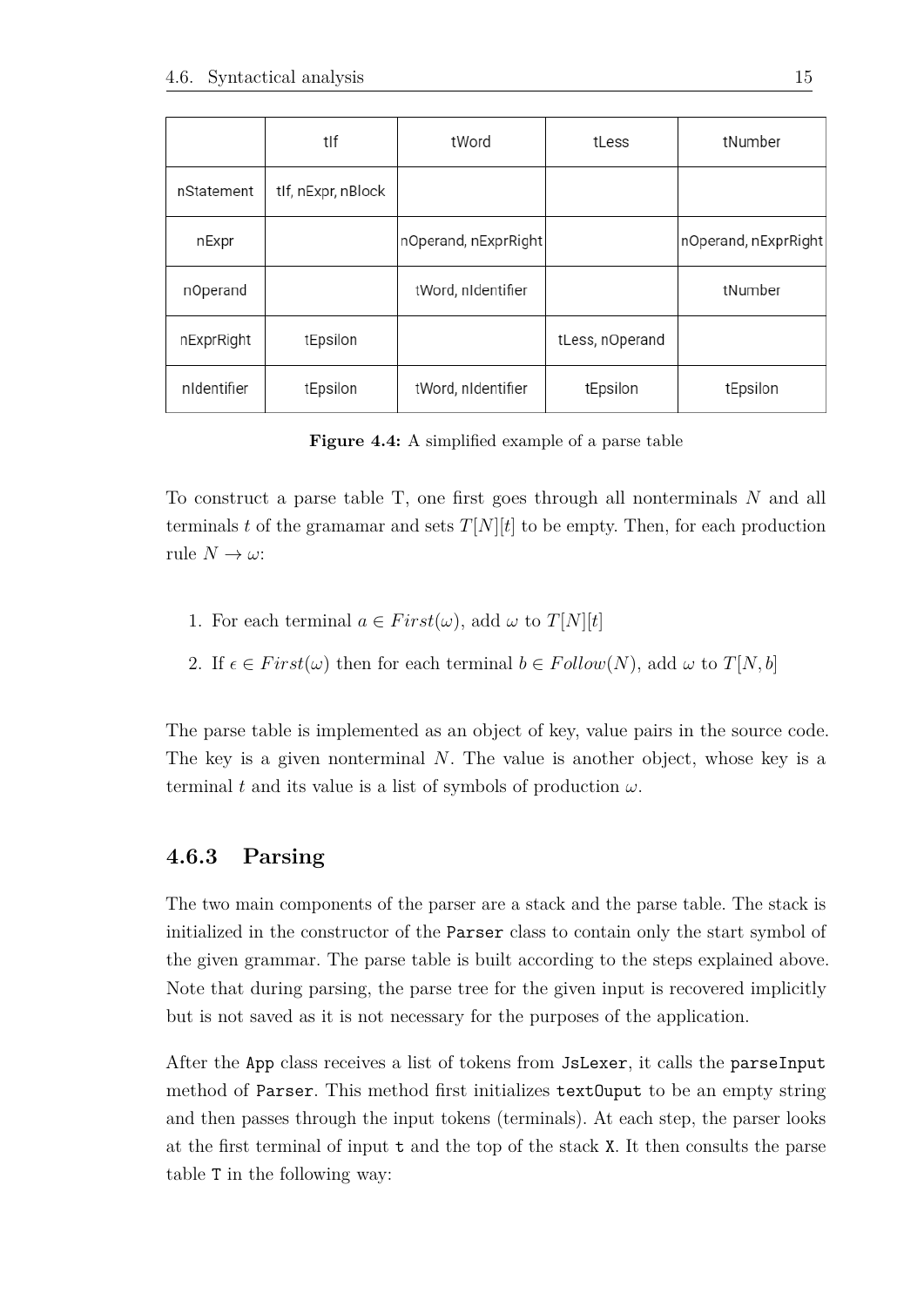

**Figure 4.5:** A diagram depicting two concrete steps of parsing the phrase 'If counter less than five'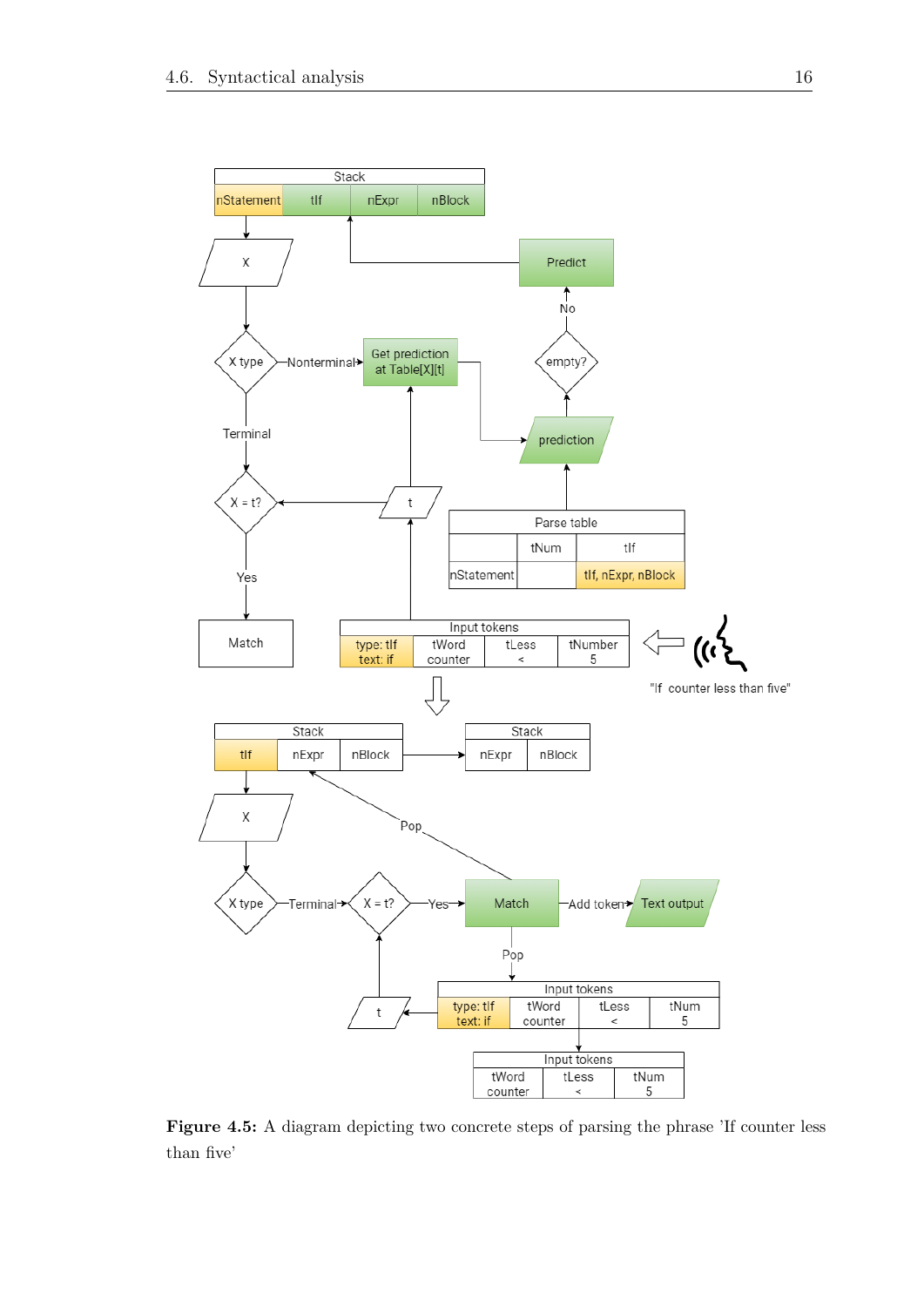- 1. If X is a nonterminal, then prediction =  $T[X][t]$ , if prediction is empty, the input is syntactically invalid, and a parse error is raised. Otherwise, add prediction to the top of the stack.
- 2. If X is a terminal and  $t = X$ , then match, adding the text of X to the textOutput and pop the top of the stack and input.
- 3. If X is a plaintext symbol, then add its text to the textOutput, the stack stays unchanged.

If the method goes through all of the input without an error, the current version of the stack is saved, and textOutput is returned back to the App class.

Thanks to the plaintext symbols, the grammar rules can have text in the productions that only appears in the output and is not expected in the input. Thanks to this, the user does not have to dictate redundant symbols such as curly braces around code blocks.

## <span id="page-21-0"></span>**4.7 Semantic analysis**

In compilers, the next step after syntactical analysis is usually semantic analysis. Its primary purpose is to ensure that all types in the program are valid and that identifiers are properly declared before reference [\[20\]](#page-33-1). For this application, a simplified version of semantic checking is used to enhance the user experience.

The Parser class stores an instance of SemanticContext. This class keeps track of the currently declared identifiers and their scope (or block-level). Identifiers are stored in a list of key, value objects, where the key is the name of the identifier, and the value is a number identifying its block level. Whenever the Parser encounters a nonterminal called nNewId on its stack, it enters a new state called newId. While in this state, the parser collects tokens corresponding to the identifier in its parseInput method. Upon encountering a token that no longer corresponds to the identifier, it exits the special state, adding the complete identifier to textOutput and saving it to SemanticContext along with the current block level.

A similar process takes place for identifier reference. When the Parser encounters a nonterminal called nExistingId on its stack, it enters a new state called existingId. The parser again collects tokens corresponding to this identifier until encountering a token that no longer belongs there, at which point it exits the special state. Then, SemanticContext returns its existing identifiers in a list sorted by similarity to the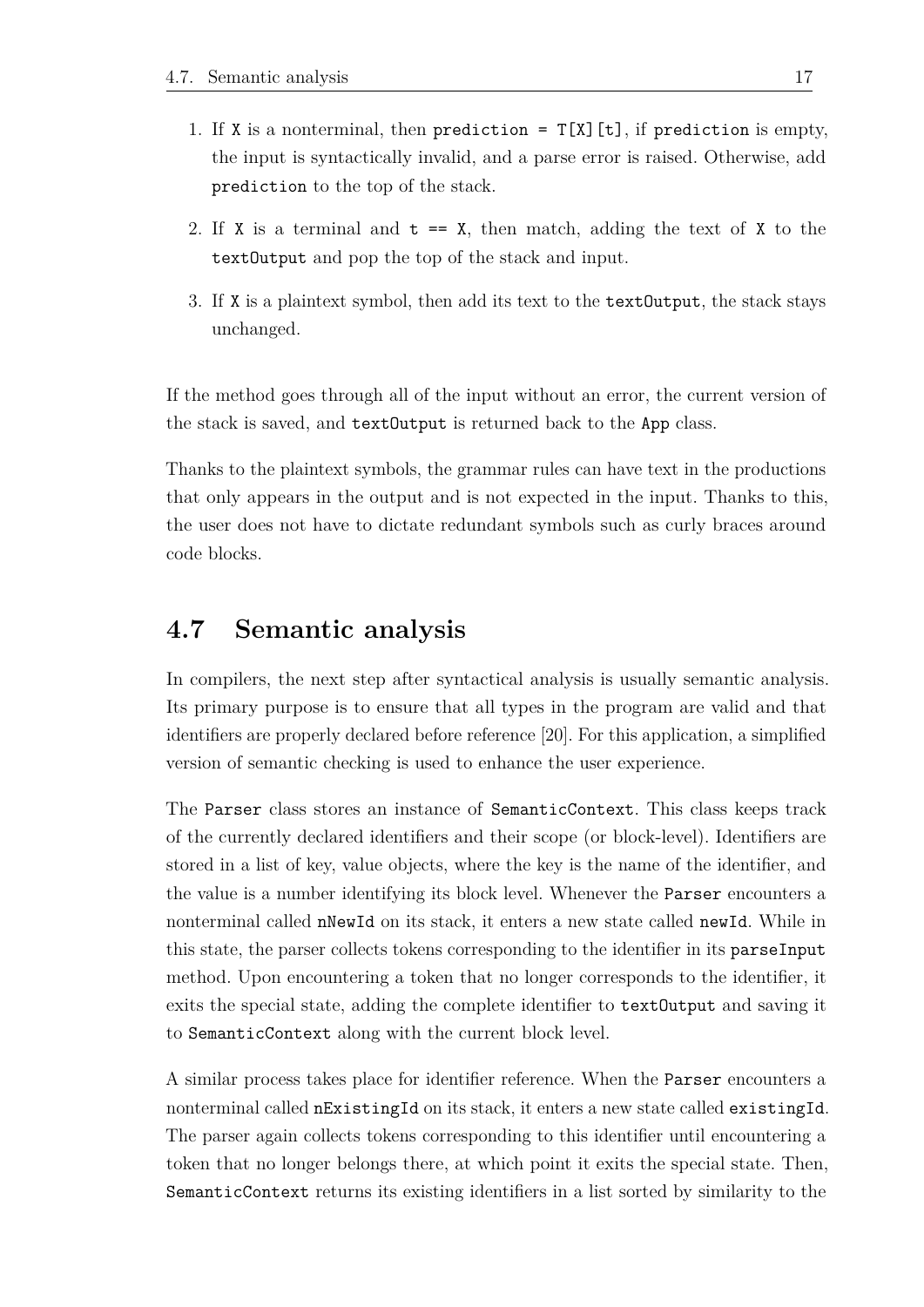text of the referencing identifier. The Parser class then chooses the most similar one as the actually referenced identifier.

When Parser encounters a terminal called tBlock, SemanticContext increases the block level and indentation of the resulting text. Similarly, encountering **tFinishBlock** decreases block level and indentation. SemanticContext then goes through all the existing identifiers and removes those whose block level is larger than the new value, keeping only the identifiers for the particular scope.

This ensures that the user does not reference undeclared identifiers. It also helps to reference the closest identifier available when the speech recognition makes a slight error.

## <span id="page-22-0"></span>**4.8 Displaying results**

The App class goes through the speech recognition variants it receives from Recognizer. It performs lexical, syntactical, and semantic analysis, and if it encounters a parse error, it moves on to the following variant. If the parse finishes without errors for any of the variants, the resulting text is inserted into a code editor, and the given variant is marked as accepted, throwing the remaining ones away. The text of the accepted variant is then shown in green by the RecognitionFeedback component. On the other hand, if none of the variants is parsed without an error, nothing is inserted into the code editor, and the text of the first variant is displayed in red by RecognitionFeedback. The interim results given by Recognizer are shown in the same place in gray.

### <span id="page-22-1"></span>**4.8.1 Code editor**

For the first prototypes of the application, only a simple HTML text area was used to display the resulting code. However, it soon proved to be insufficient due to the lack of functionality. There are many open-source libraries that implement online code editors. This thesis focuses on three of the most popular ones: Ace, Monaco, and CodeMirror [\[34,](#page-33-15) [35,](#page-33-16) [27\]](#page-33-8).

Ace was one of the first popular libraries of its kind to be created. Currently, it has a wide variety of features and supports mobile devices. However, its BSD 3 license is not the most permissive. Furthermore, its development has since been deprioritized, and therefore bug fixes and new features are released infrequently.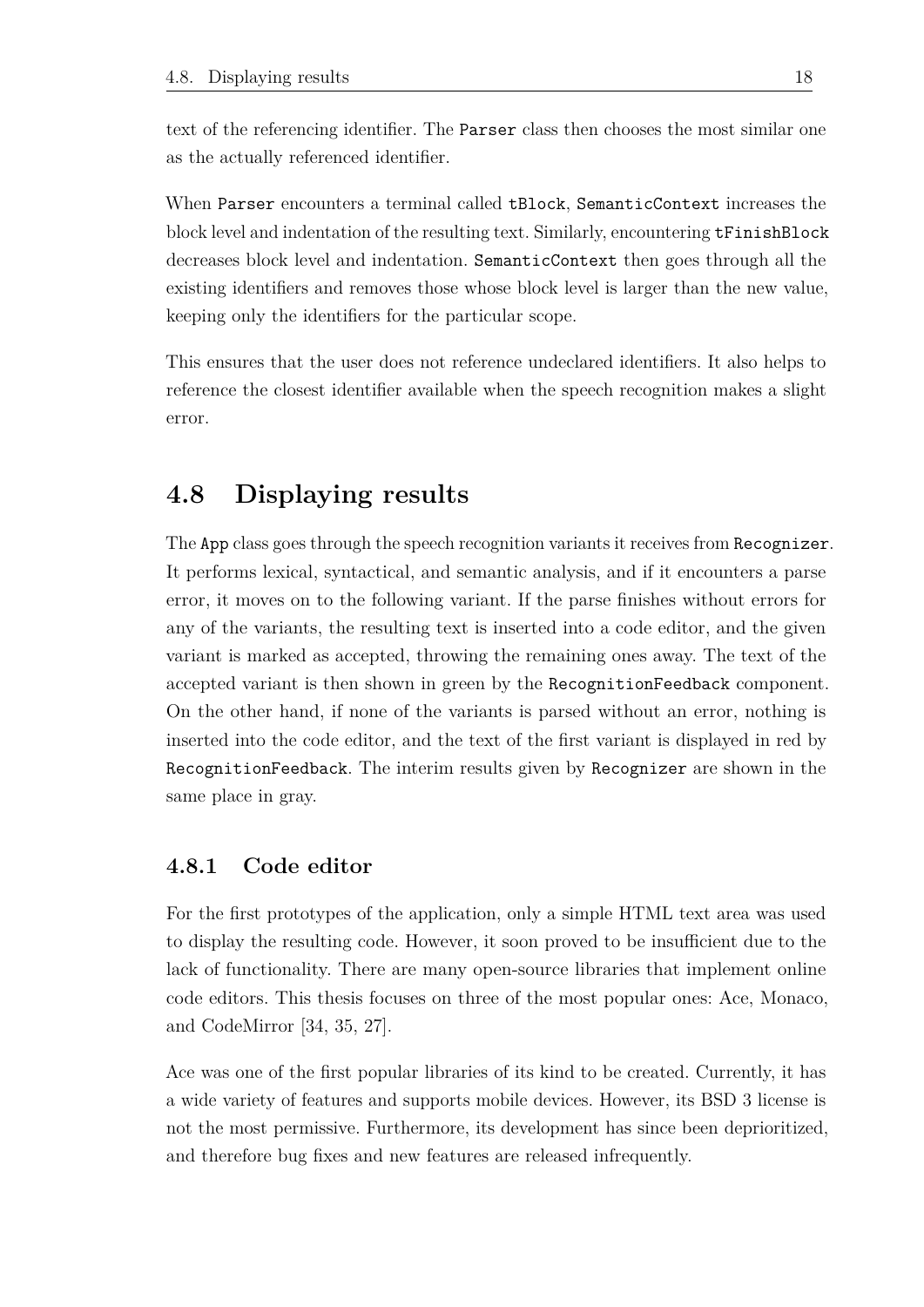Monaco is an editor that powers the widely popular desktop application Visual Studio Code [\[36\]](#page-33-17). As such, it provides even more features than Ace and has a large community of followers and contributors. It is also licensed under the very permissive MIT license. However, the number of features causes the package size to be exceedingly large. Therefore, using it in the application would increase its total size and reduce its performance. Monaco also does not support mobile devices at all. And while mobile is not the target platform for the application, it is always advantageous not to exclude any users if possible.

CodeMirror is a relatively new project that has been gaining a lot of popularity. It fully supports mobile devices, is licensed under MIT, and provides the features necessary for this application. Its design philosophy is to be as modular as possible, which means that the programmer can choose which features to use, limiting the package size to the bare minimum.

```
1 function fibonacci(number) {
    if (number \langle 2 \rangle {
      return number
    ŋ
    return fibonacci(number - 1) + fibonacci(number - 2)
 fibonacci(13)
```
**Figure 4.6:** A screenshot of the editor

For the given use case, CodeMirror is the best solution. In the application, it is configured to highlight code syntax, show line numbers, and keep track of the editor history, providing the options to undo and redo changes. Handling manual changes to the editor would require the Parser class to be able to parse written JavaScript and transform the resulting stack to the format of spoken JavaScript. This is not implemented in the current version, and thus manual editing of the editor is disabled.

### <span id="page-23-0"></span>**4.8.2 Guiding the user**

As is described above, code is inserted into the code editor only if the dictated input is syntactically valid. Because of this, the user must follow the specific syntax described by JsGrammar. Since this syntax differs from that of actual JavaScript, even experienced programmers need guidance on what they should dictate.

At any point during the verbal programming, what the user can say is defined by all the possible lexical tokens (or terminals) that are expected and syntactically valid in the given context. The Parser class, therefore, implements a method that retrieves all of these possible terminals.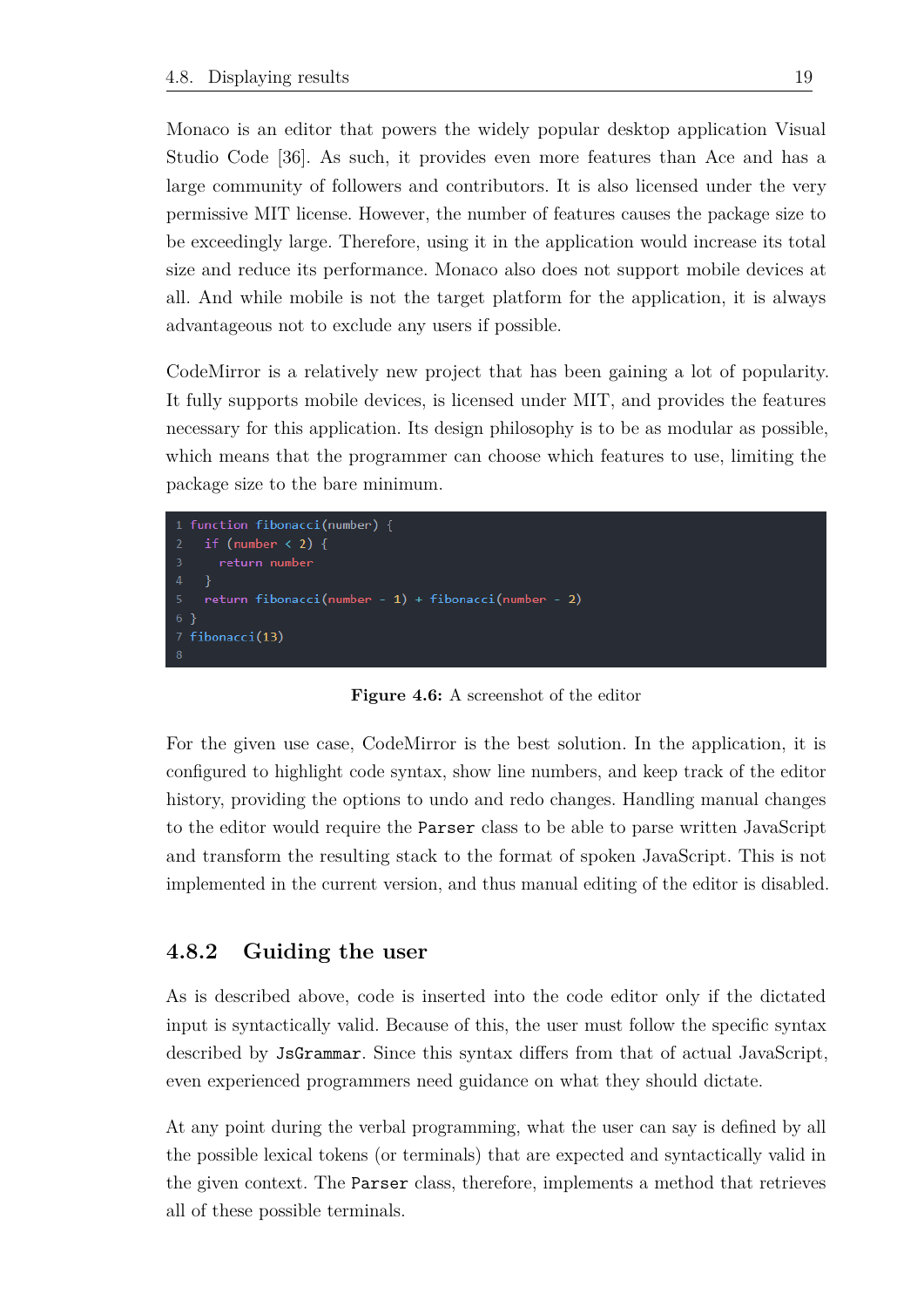The method goes through the parsing stack from top to bottom. If the current stack symbol is not a nonterminal, it advances to the next one. If the current stack symbol is a nonterminal, the method inspects the parse table at the row of this nonterminal and does the following:

- 1. For each column (terminal) in the row: if the cell contains a production and is therefore not empty, add the corresponding terminal to the list.
- 2. If any of the cells in the row contain  $\epsilon$ , the nonterminal is nullable and the stack advances to the next symbol. Otherwise, end cycle.

The list of terminals is returned to App, which retrieves the regular expression for each terminal from JsLexer and displays each terminal, regex pair with the PossibleTokensUI component.



**Figure 4.7:** An example of possible token regexes

### <span id="page-24-0"></span>**4.8.3 Handling errors**

For the purpose of this section, an error is defined as the user saying something and the application doing something else. One type of error is the Parser raising a syntactical error. In this case, the user either said something that is syntactically invalid or was misunderstood by the ASR. Either way, nothing is inserted into the code editor, and the user has to try again.

A different kind of error occurs when the ASR misunderstands the user, but the recognized text is syntactically correct by chance. In this case, the wrong text is inserted into the code editor, and thus the user requires a way to undo it. The CodeMirror editor provides undo/redo functionality out of the box. However, the changes must also be made in Parser.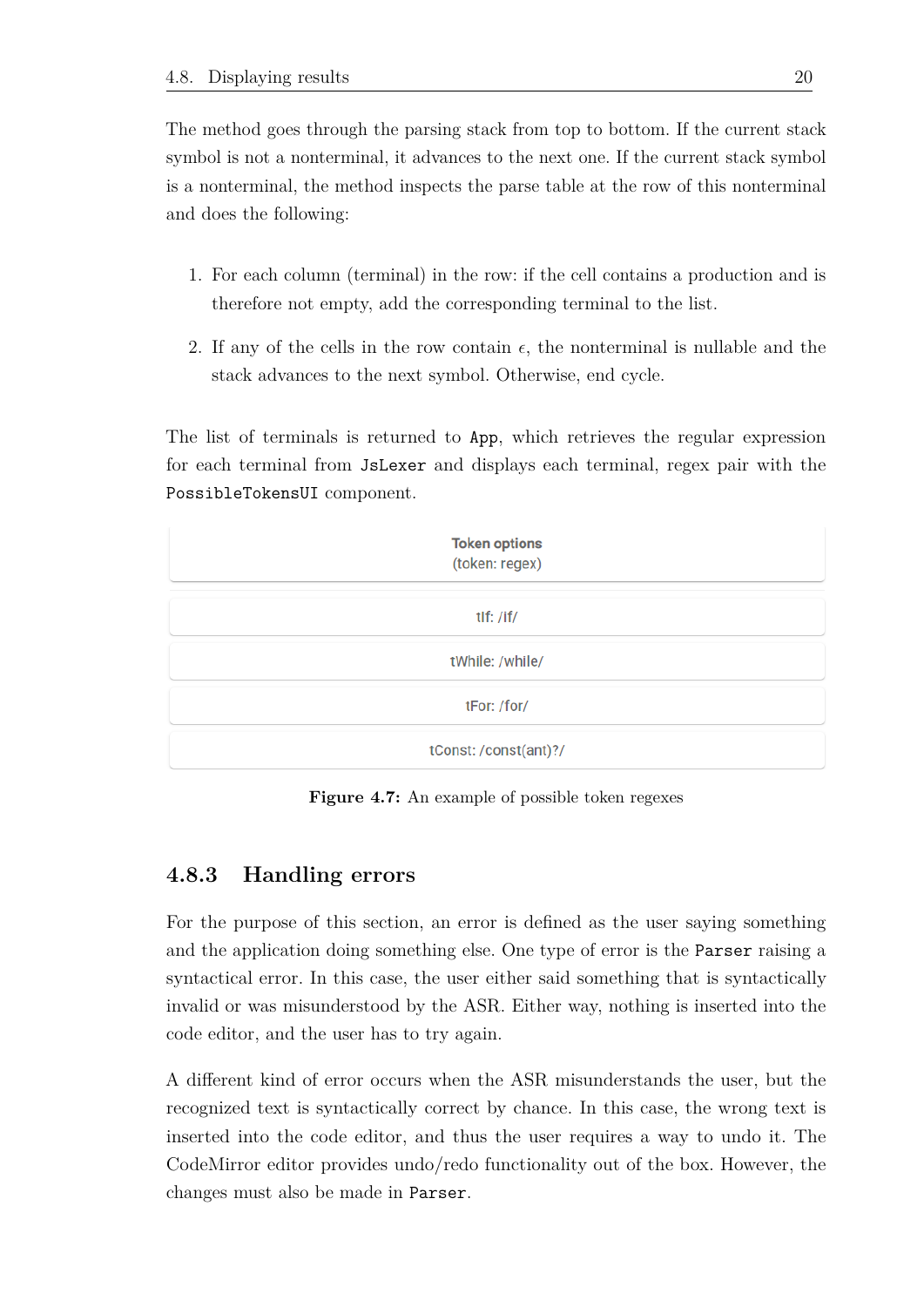For this purpose, a class called StateHistory is implemented. It operates on a generic type called StateType. The class keeps track of an undo stack and a redo stack, setting both to be initially empty. In its constructor, it receives the initial state and sets it to be the current state.

The add method sets the current state to the newly received state, adds it to the undo stack, and resets the redo stack to be empty. The undo method first checks the undo stack. If it is empty, the current state is returned without any change. Otherwise, the current state is pushed to the redo stack, and a new state is popped from the undo stack and is saved as the current state. The redo method flips the names of the stack but otherwise works identically.

Whenever the Parser class successfully finishes a parse that results in a nonempty textOutput, it adds its stack and other state variables to its instance of StateHistory. The user then has the option to say either 'undo' or 'redo' or click the corresponding button, and the appropriate action is triggered for the Parser StateHistory as well as the editor.

### <span id="page-25-0"></span>**4.8.4 Solving identifier problems**

When the user wants to create an if statement, there is only one way of doing that, by saying 'if'. The ASR might misunderstand the user and instead output 'is'. In that case, the user has to try again. However, chances are that at least one of the speech recognition alternatives is correct, and since there is only a single valid option, it is accepted and all the other ones are dismissed.

However, when the user wants to create a new identifier, there is an intractable number of valid options as an identifier can consist of any combination of English lowercase characters. Because of this, it is likely that the first speech recognition alternative is immediately accepted, even though it might not be correct. Additionally, the user might want to name a variable with a word that the ASR does not know, making it impossible to do so by using speech. To provide a partial solution to this, a component called IdentifierUI is implemented. Whenever Parser enters newId state, a text field appears, allowing the user to manually modify the recognized identifier. When Parser exits the state, the value of the text field is saved as the identifier in SemanticContext.

<span id="page-25-1"></span>Referencing identifiers is partially solved by choosing the most similar one automatically by SemanticContext. However, to further improve this, a selecting tool opens up when Parser enters existingId state. The user can then manually select any of the available identifiers.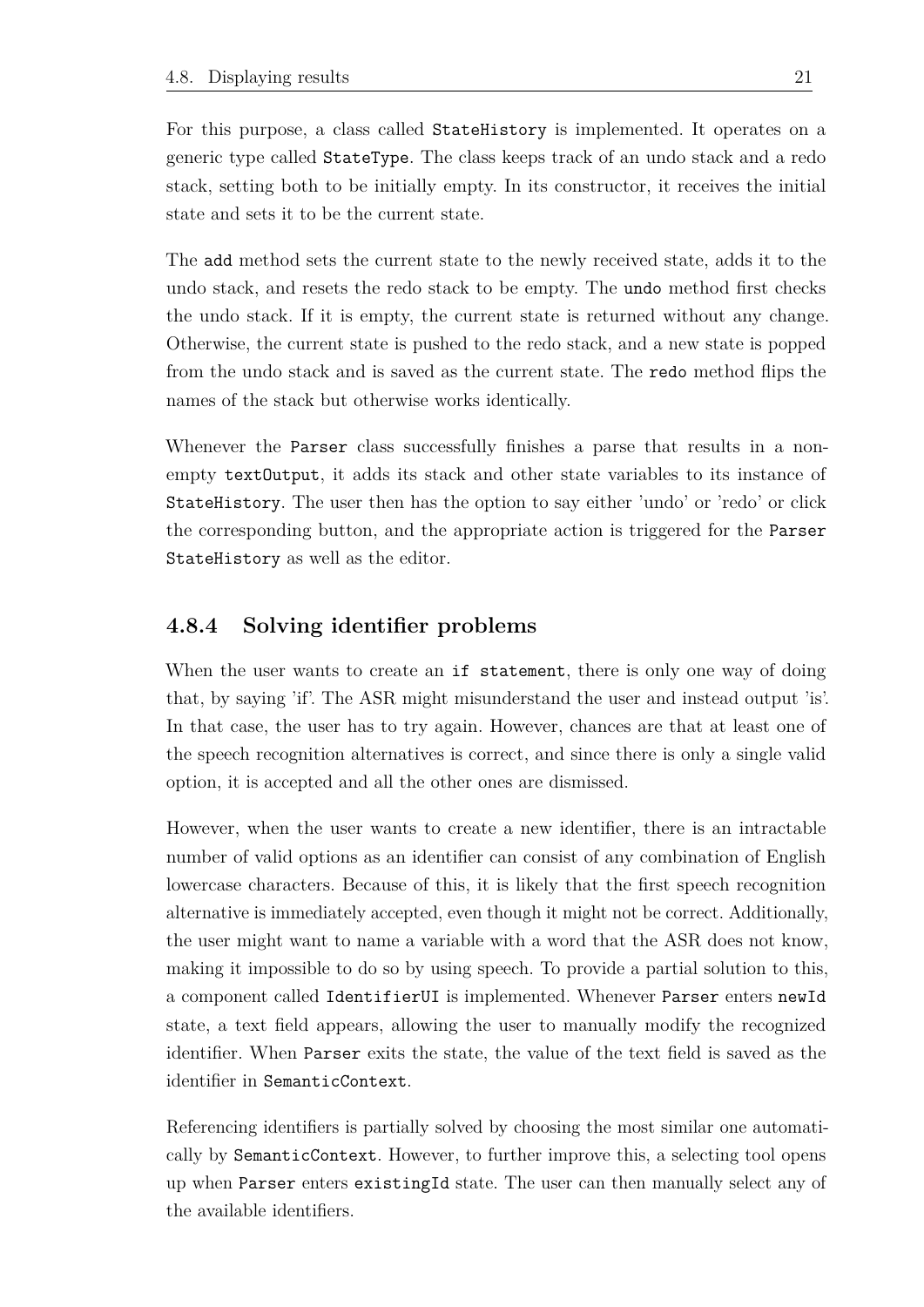

**Figure 4.8:** A select for choosing from existing identifiers

## **4.9 Limitations**

As the time for implementation is not unlimited, priorities have had to be established to finish the application. The main focus has thus been on finishing a usable first version of the application, whose features work well together, rather than spending substantial time with each feature to reach its perfection. For this reason, there are a few known limitations and intentional simplifications in the current version of the application.

First and foremost, the grammar defined in JsGrammar does not cover the whole JavaScript language, which would be exceedingly difficult to describe by an  $LL(1)$ grammar. The implementation, therefore, intentionally omits some of JavaScript's more complex features, such as classes, regular expressions, objects, asynchronous functions, and a few more. This allows the grammar to be relatively well structured and easy to follow, making debugging much more manageable.

There are also features that have been planned out but not implemented, one of the largest ones being the connection between verbal and manual programming. That is, allowing users to switch between dictating their code and writing and modifying it manually inside the editor. This would require an additional grammar to be defined and a way for the Parser to be able to parse both spoken and written JavaScript and transform symbols from one grammar to the other one.

# **SPEECHCODE**

### (!) Browser not compatible

Speechcode is only supported by Chrome on desktop and Android.

**Figure 4.9:** A screenshot of the application in an incompatible browser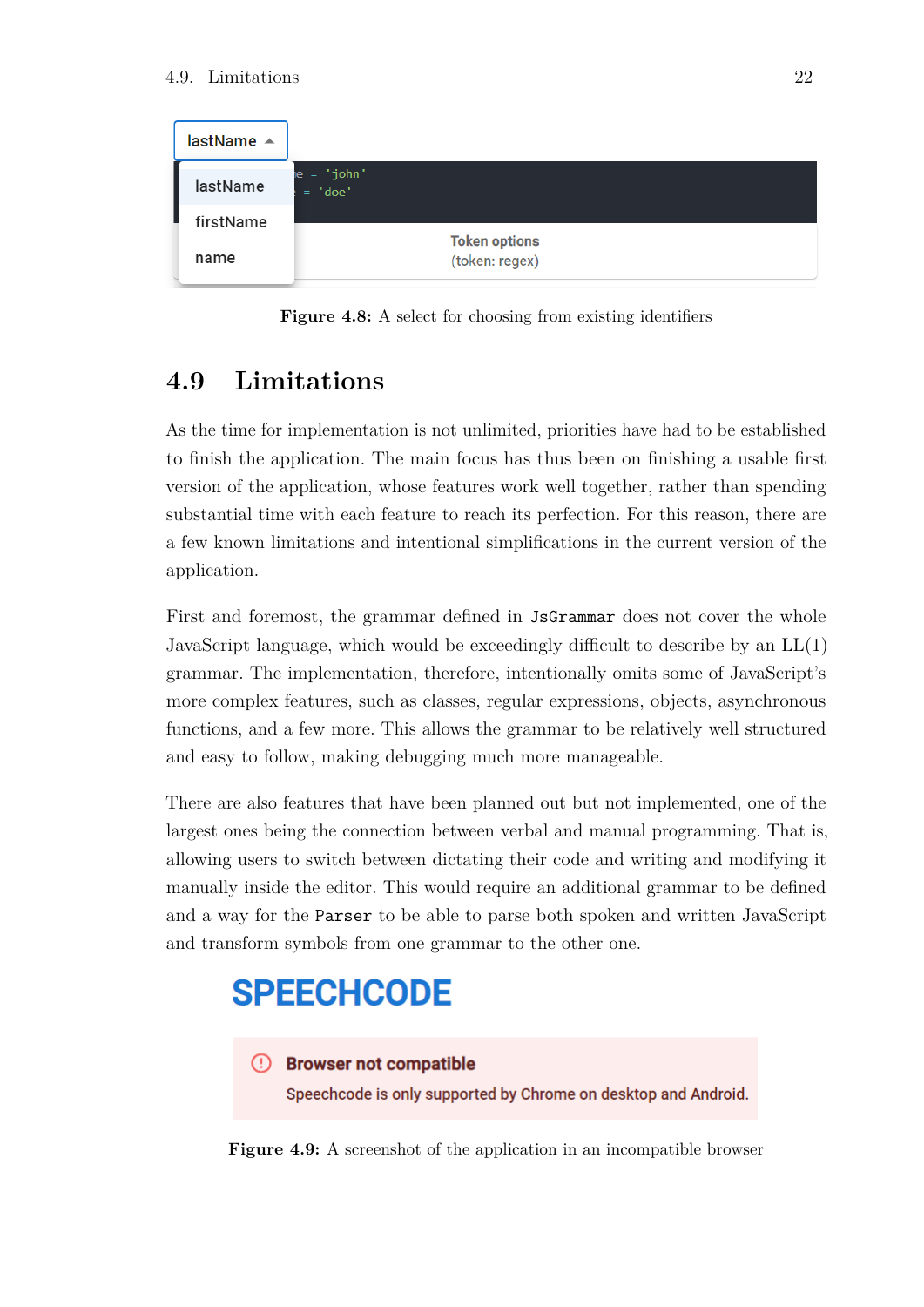Some existing features could also be improved. For example, the identifier selector and modifier text field work only when the user pauses their dictation at the point of naming the identifier. If they continue with the rest of the code, the identifier is composed automatically of the appropriate words, but the user does not get a chance to modify it manually. This would be partially solved by allowing users to alter the contents of the editor manually, as described above. In such a case, there would be no need for the identifier modifier text field. The select for choosing from existing identifiers could theoretically be embedded in the editor. However, that would require writing an extension package for CodeMirror.

Additionally, due to the limited support for the Webspeech API, the application runs only in Google Chrome on desktop and Android. A different ASR system would have to be used in order to support other browsers.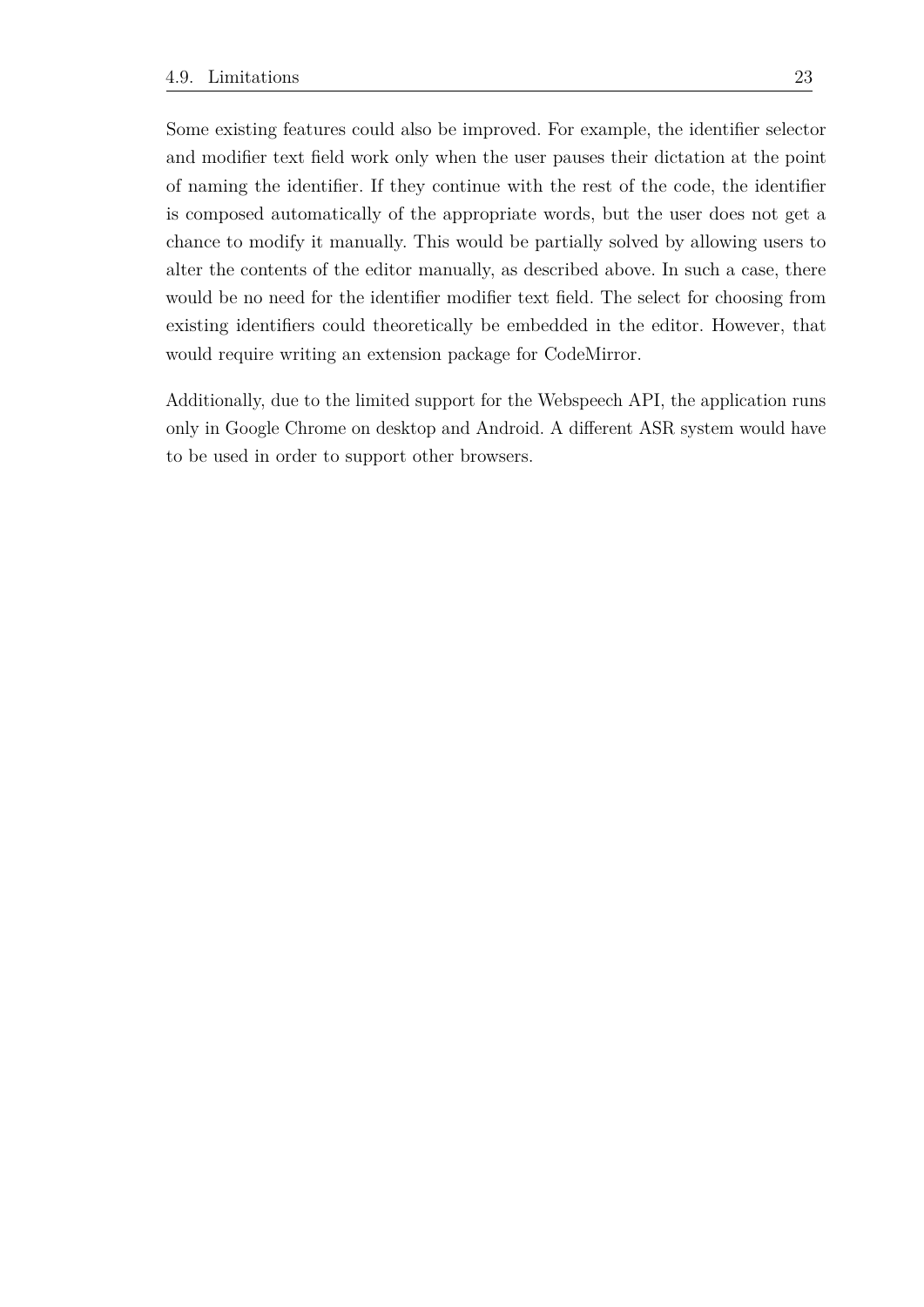# <span id="page-28-0"></span>**5 Application evaluation**

The application has been brought to a point where it is usable and somewhat selfexplanatory. It is hosted publicly, which makes it possible to share it with anyone with internet access. As such, it is suitable for user testing.

# **SPEECHCODE**

| finish list                                                                                                                                                                                                                               |  |
|-------------------------------------------------------------------------------------------------------------------------------------------------------------------------------------------------------------------------------------------|--|
| $\mathbf{m} \cdot \mathbf{r}$ is $\mathbf{m} \cdot \mathbf{r}$                                                                                                                                                                            |  |
| 1 function fibonacci(number) {<br>if (number $\langle 2 \rangle$ {<br>$\overline{2}$<br>return number<br>3<br>$\overline{4}$<br>$\rightarrow$<br>5<br>return fibonacci(number - 1) + fibonacci(number - 2)<br>6 }<br>7 fibonacci(13)<br>8 |  |
| <b>Token options</b><br>(token: regex)                                                                                                                                                                                                    |  |
| tUndo: /undo/                                                                                                                                                                                                                             |  |
| tRedo: /redo/                                                                                                                                                                                                                             |  |
| tStop:/stop/                                                                                                                                                                                                                              |  |
| $t$ lf: /if/                                                                                                                                                                                                                              |  |

**Figure 5.1:** A screenshot of the whole application

# <span id="page-28-1"></span>**5.1 User testing**

Four fellow programmers have been asked to test the application. Their feedback proved to be indispensable as a large number of bugs were revealed that would otherwise most likely remain undetected. There have also been a couple of main takeaways about the app's overall usability.

One of the main issues for some testers was that some of the features were somewhat hidden. The undo and redo buttons were clearly visible, but it was not apparent to a user that they could also dictate the words 'undo' and 'redo'. This has since been fixed by displaying these special commands in the list of possible terminals described in section [4.8.2.](#page-23-0)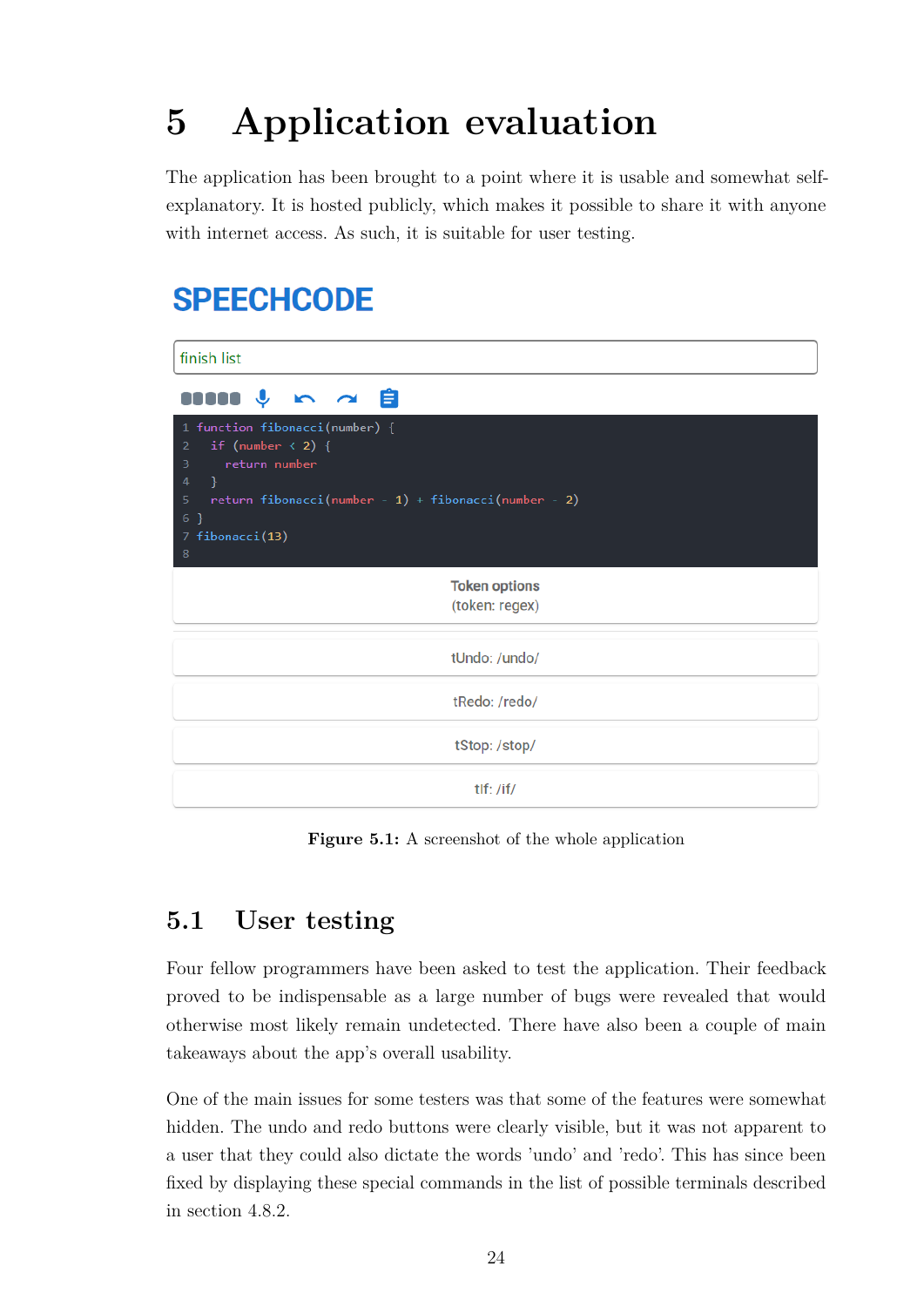The other feature that some users had trouble noticing is the identifier select and modifier text field. These only appear when the user pauses during describing the identifier, which some users do not do, in turn never revealing that the feature exists and that it could potentially help them. This is discussed in more detail in section [4.9.](#page-25-1)

There have also been issues with the ASR. Sometimes, a user would not know the exact pronunciation of a particular keyword, causing the ASR to misunderstand them repeatedly, making the user frustrated and eventually giving up. It has also been found that the Web speech API recognition is very sensitive to the given acoustic environment, especially surrounding noise. In a noisy environment, the ASR usually does not recognize anything at all and if it does, the accuracy is significantly reduced. Additionally, when exposed to an extended sequence of noise, the ASR gets into a broken state, no longer recognizing anything until it is restarted. This has been quite common when talking in Czech between dictating in English. The Czech confuses the ASR's context to a point that it can no longer recover from. The main issue with this is that the API does not signal about such a broken state, making it impossible to automatically restart it.

However, despite these shortcomings, all of the testers have been able to dictate simple programs with relative ease. Most have commented positively on the overall UI design, especially on the user guidance described in section [4.8.2.](#page-23-0)

# <span id="page-29-0"></span>**5.2 Possible future work**

Although the application has received quite positive user feedback, it is still far from completely replacing manual programming. However, it seems to be a good starting point to improve upon with more advanced features. As such, there are many options for potential future work.

One of the most useful additions would be allowing users to edit the editor contents manually, as it would solve several issues described in section [4.9.](#page-25-1) The user feedback regarding this feature might be skewed by the fact that none of the testers were disabled or injured. However, the application is not targeted exclusively to people requiring full voice control. This partial manual control over the editor's contents would greatly benefit people with limited motor capabilities stemming from temporary injuries or chronic conditions such as the Carpal tunnel syndrome [\[37\]](#page-33-18).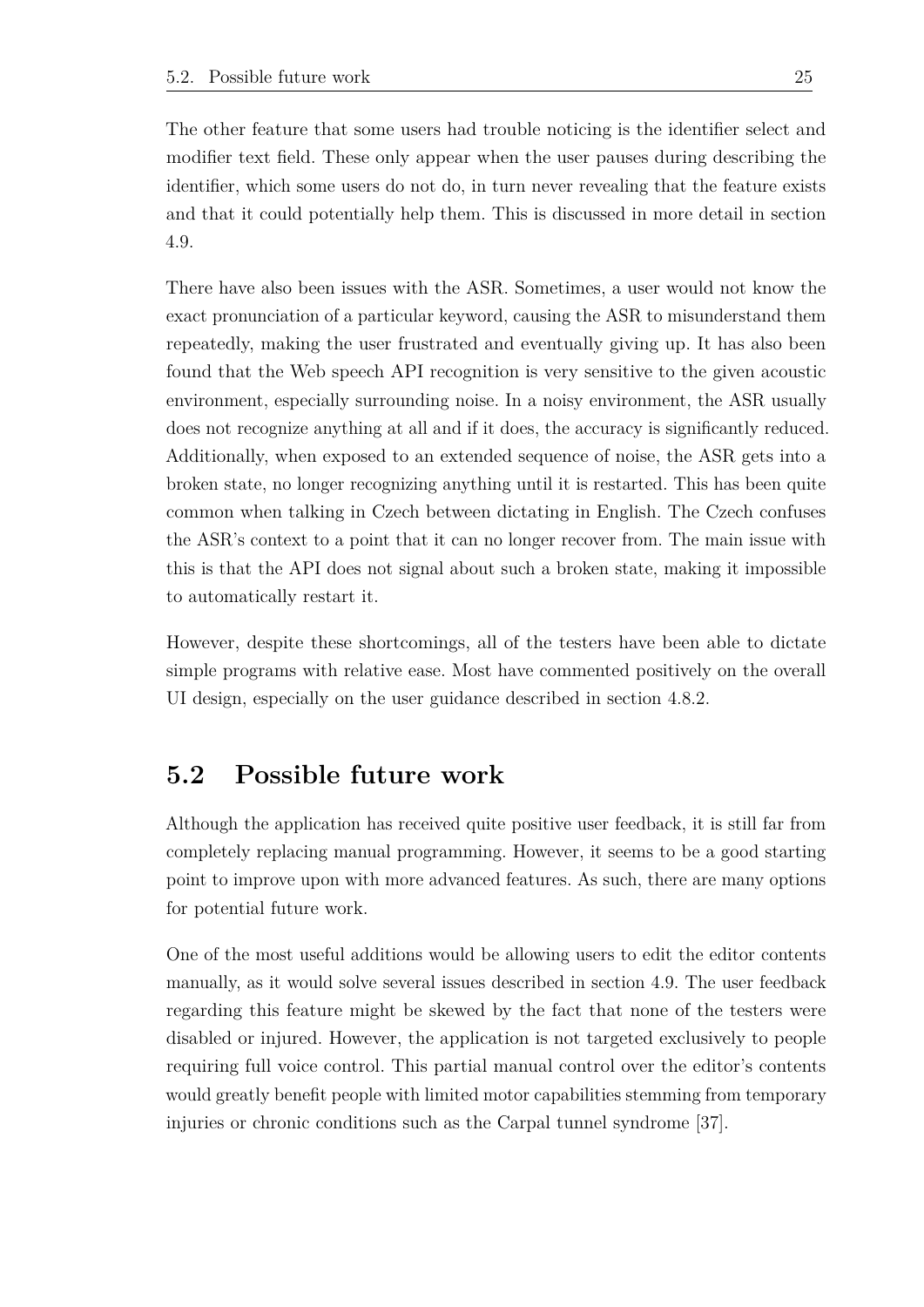The ASR could also be improved. It would be beneficial to do more research on the solutions available and to test and compare them extensively. Or, given enough time, a custom ASR system could be developed using one of the toolkits discussed in section [2.3.](#page-8-1) A more accurate and reliable recognition system could greatly benefit the overall usability of the application.

To accommodate the needs of more programmers, it would be necessary to expand the grammar defined in JsGrammar to cover all of JavaScript and to add grammars for more programming languages. The source code of the application is designed so that implementing support for a new language should be relatively straightforward. A new class deriving the general Grammar class would be created. Its rules would follow the same structure as in JsGrammar but would describe the given language instead of JavaScript. A few special cases regarding indentation and identifier reference would have to be covered, but otherwise the new programming language should work without problems.

Adding a back-end side to the web application would open up the possibility of implementing a number of valuable features. Most importantly, a database could be used to save the user's work so that it is not lost upon leaving or refreshing the site. This would also allow the implementation of project creation consisting of multiple files. However, an authentication mechanism would be required so that users could access only their own work.

Last but not least, there is a lot of room for improvement in the options for voice control. Users could benefit from the ability to modify existing code by exclusively using voice commands. This would mean adding support for line navigation, selection, deletion, and more advanced features such as smart refactoring of identifiers.

Implementing all of these features and improvements would require substantial work. It would, however, make the application a real alternative to conventional programming.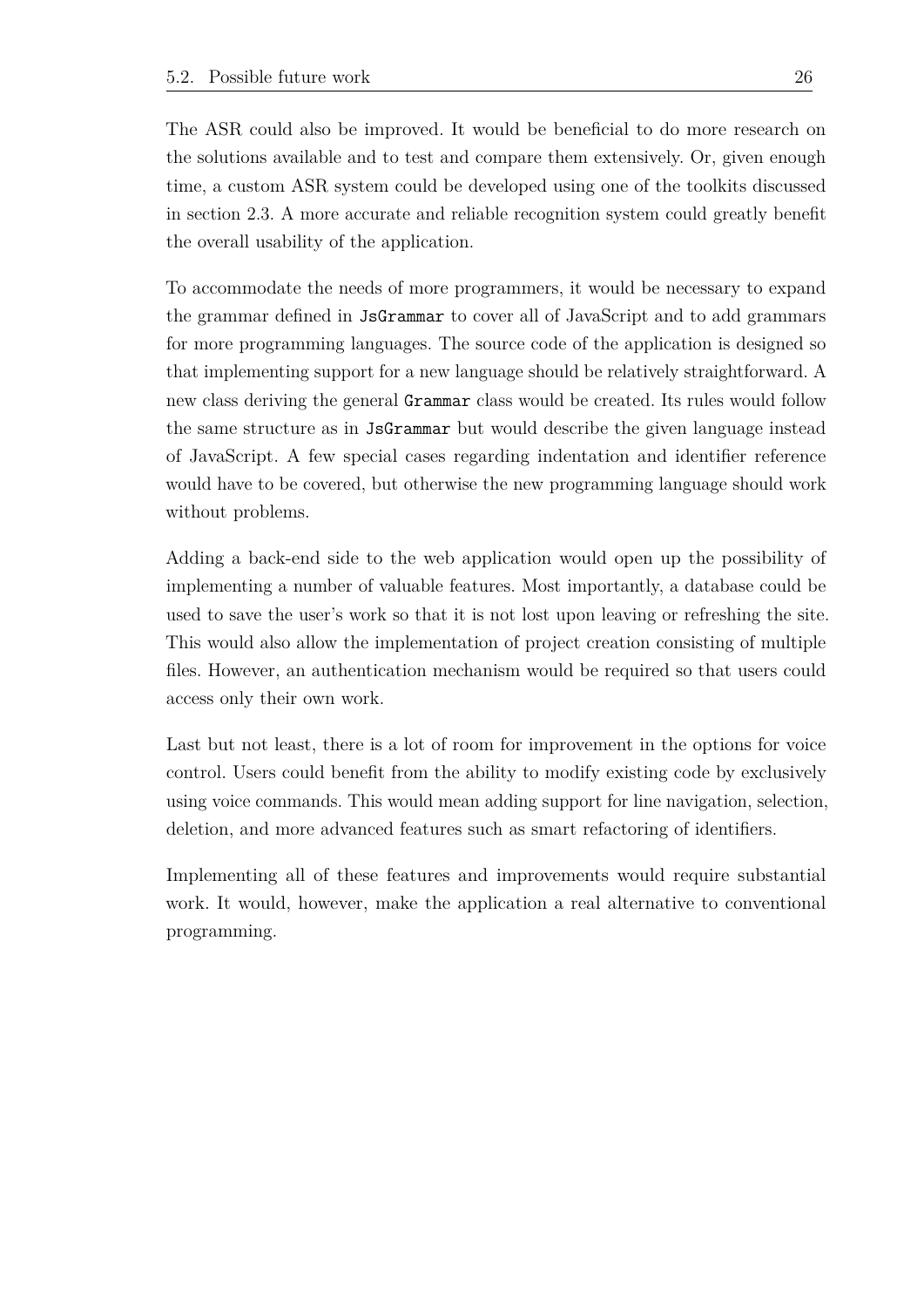# <span id="page-31-0"></span>**6 Conclusion**

A working prototype of a voice-driven code editor has been implemented as a web application. It is hosted publicly at <https://crispjam.gitlab.io/speechcode/> and is functional in Google Chrome on desktop and Android. Its code base is available at <https://gitlab.com/crispjam/speechcode>. The thesis provides a detailed description of the editor's implementation.

ASR systems are discussed in terms of possible design approaches and available solutions. Web speech API [\[17\]](#page-32-15) has been chosen for recognition due to its unlimited free use and a sufficient number of features. The recognized text is processed by lexical and syntactical analysis, which match the spoken words to valid JavaScript code. A custom implementation of a syntactic parser has been made to enable advanced features. These include smart identifier resolution, undo/redo functionality, and automatic indentation.

An open-source library called CodeMirror [\[27\]](#page-33-8) is used to display the output. It provides a code editor with line numbers, code highlighting, and more. The rest of the features are wrapped by a User Interface framework called React [\[24\]](#page-33-5).

The application has been tested by four users, who have provided mostly positive feedback. All of them were able to dictate simple programs with relative ease and most commented positively on the editor's UI and overall usability.

By thoroughly describing the editor's implementation and making its codebase opensource, the thesis should serve as a foundation for further development in this area of accesibility. Thus, it should help make programming more inclusive for a wide variety of users.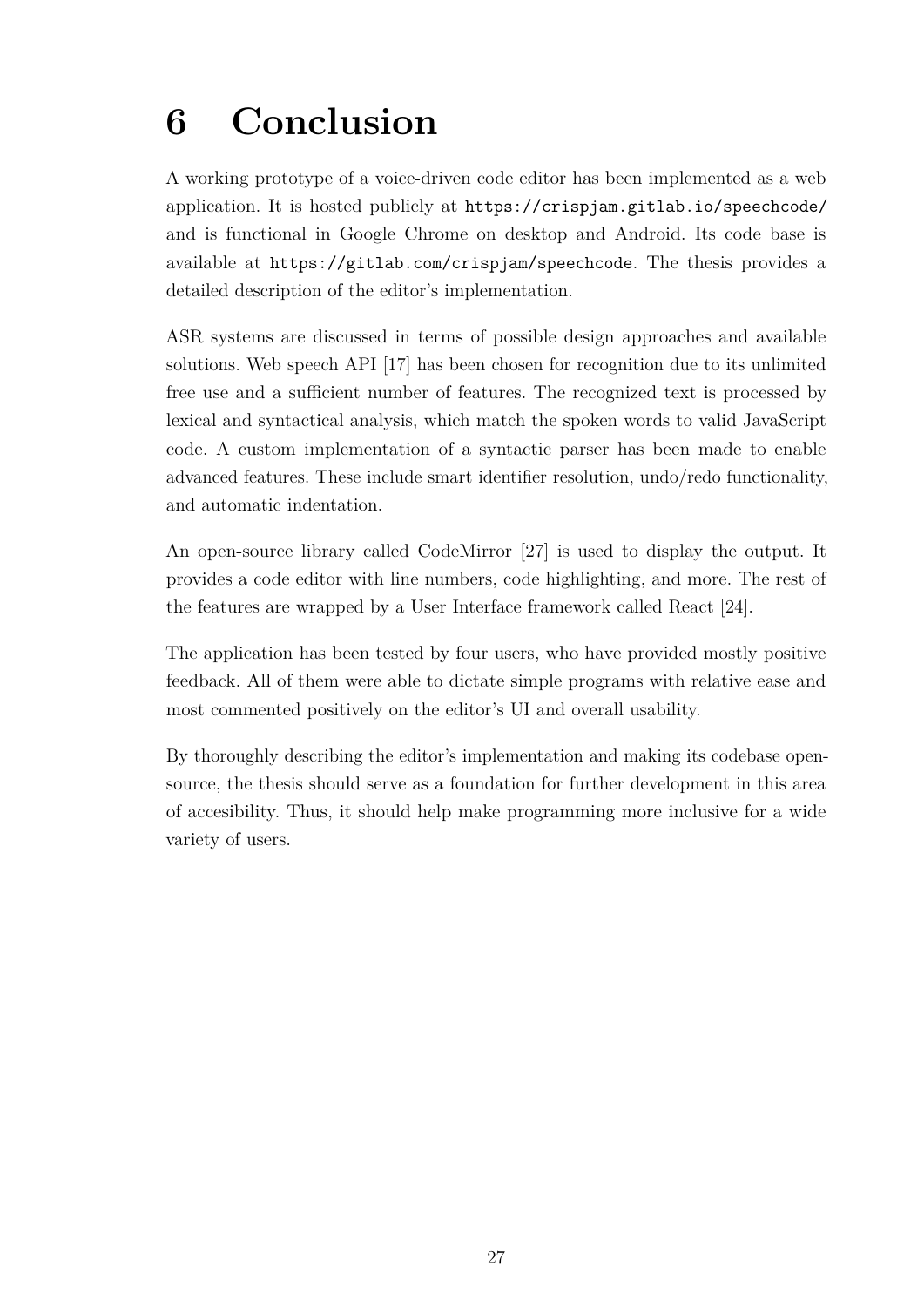# <span id="page-32-0"></span>**Bibliography**

- 1. *Flaticon* [online] [visited on 2022-05-10]. Available from: [https://www.flaticon.](https://www.flaticon.com/) [com/](https://www.flaticon.com/).
- <span id="page-32-1"></span>2. *World report on disability 2011* [online] [visited on 2022-05-10]. Available from: <https://apps.who.int/iris/handle/10665/44575>.
- <span id="page-32-2"></span>3. *UN Convention on the Rights of Persons with Disabilities* [online] [visited on 2022-05-10]. Available from: [https://www.un.org/development/desa/](https://www.un.org/development/desa/disabilities/) [disabilities/](https://www.un.org/development/desa/disabilities/).
- <span id="page-32-3"></span>4. HENRY, Shawn Lawton; ABOU-ZAHRA, Shadi; BREWER, Judy. The Role of Accessibility in a Universal Web. In: *Proceedings of the 11th Web for All Conference*. Seoul, Korea: Association for Computing Machinery, 2014. W4A '14.
- <span id="page-32-4"></span>5. *Code-by-voice* [online] [visited on 2022-05-10]. Available from: [https://github.](https://github.com/simianhacker/code-by-voice) [com/simianhacker/code-by-voice](https://github.com/simianhacker/code-by-voice).
- <span id="page-32-5"></span>6. *Dictation-toolbox* [online] [visited on 2022-05-10]. Available from: [https://](https://github.com/dictation-toolbox) [github.com/dictation-toolbox](https://github.com/dictation-toolbox).
- <span id="page-32-6"></span>7. *Serenade* [online] [visited on 2022-05-10]. Available from: [https://serenade.](https://serenade.ai/) [ai/](https://serenade.ai/).
- <span id="page-32-7"></span>8. RABINER, Lawrence; SCHAFER, Ronald. *Introduction to Digital Speech Processing*. Lightning Source Incorporated, 2007. Foundations and Trends in Technology.
- <span id="page-32-8"></span>9. JIRKOVSKÝ, Adam. *Rozpoznávání řeči s dostupnými internetovými moduly*. 2021. MA thesis. České vysoké učení technické v Praze, Fakulta elektrotechnická.
- <span id="page-32-9"></span>10. HANNUN, Awni; CASE, Carl et al. Deep Speech: Scaling up end-to-end speech recognition. 2014.
- <span id="page-32-10"></span>11. GRAVES, Alex; JAITLY, Navdeep. Towards End-To-End Speech Recognition with Recurrent Neural Networks. In: *Proceedings of the 31st International Conference on Machine Learning*. PMLR, 2014.
- <span id="page-32-11"></span>12. VAZHENINA, Daria; MARKOV, Konstantin. End-to-End Noisy Speech Recognition Using Fourier and Hilbert Spectrum Features. *Electronics*. 2020, roč. 9, p. 1157.
- <span id="page-32-12"></span>13. *Kaldi* [online] [visited on 2022-05-10]. Available from: [https://kaldi- asr.](https://kaldi-asr.org/doc/about.html) [org/doc/about.html](https://kaldi-asr.org/doc/about.html).
- <span id="page-32-13"></span>14. *CMUSphinx* [online] [visited on 2022-05-10]. Available from: [https://cmusphinx](https://cmusphinx.github.io/wiki/about/). [github.io/wiki/about/](https://cmusphinx.github.io/wiki/about/).
- <span id="page-32-14"></span>15. *Google Cloud - Speech-to-Text* [online] [visited on 2022-05-10]. Available from: <https://cloud.google.com/speech-to-text>.
- <span id="page-32-16"></span>16. *W3c* [online] [visited on 2022-05-10]. Available from: <https://www.w3.org/>.
- <span id="page-32-15"></span>17. *Using the Web Speech API* [online] [visited on 2022-05-10]. Available from: <https://mzl.la/3KKFluk>.
- <span id="page-32-17"></span>18. HOPCROFT, John; MOTWANI, Rajeev; ULLMAN, Jeffrey. *Introduction to Automata Theory, Languages, and Computation*. Pearson/Addison Wesley, 2007.